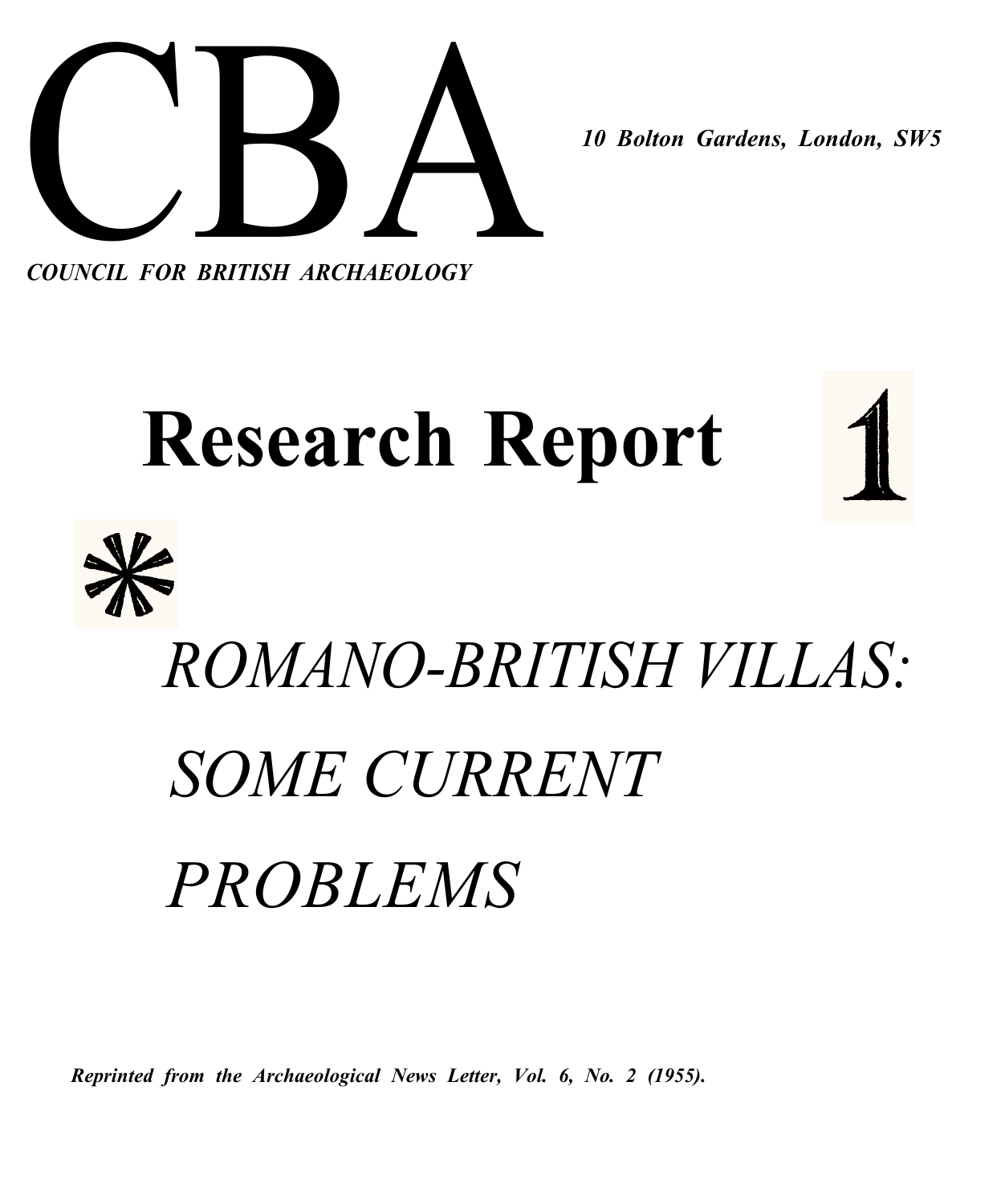## *ROMANO-BRITIS H VILLAS: SOME CURRENT PROBLEMS*

*REPORT OF A CONFERENCE HELD BY THE COUNCIL FOR BRITISH ARCHAEOLOGY, JULY, 1955*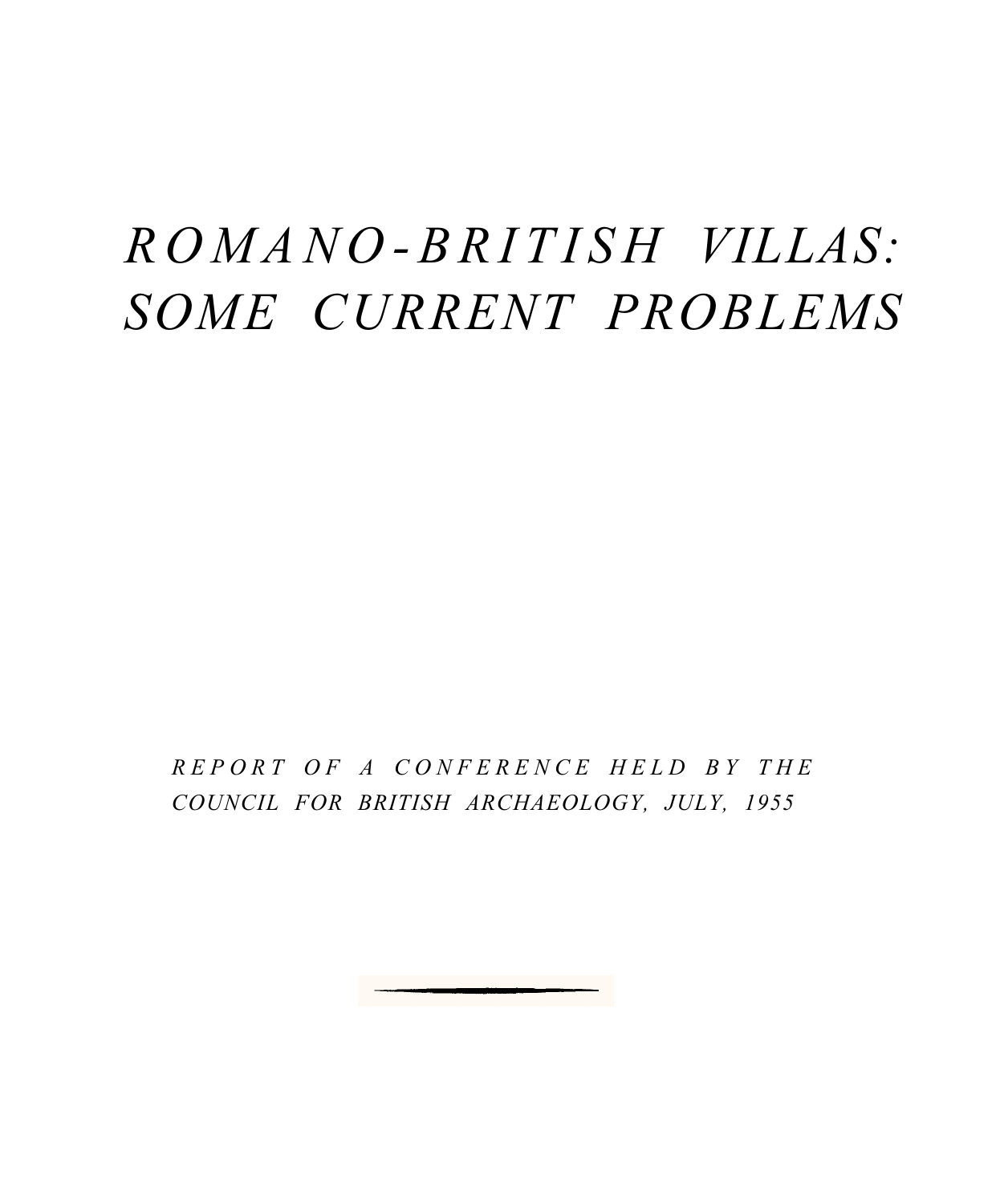#### FOREWORD

More than 500 so-called Roman villas have been found in Britain and most of them have been partly excavated. Were they farm-houses, country-houses, official residences? Or were they associated with industry? Although there is a mass of evidence, it still fails to answer clearly these basic questions. Even the tessellated pavements which the earlier antiquaries drew with such skill and which still catch popular imagination, present problems to the archaeologist. He wants to date them precisely and account for their subjects and style.

The truth is that scientific knowledge has come from only about half a dozen houses which have been excavated scrupulously and with sufficient awareness of the wider issues involved. It is essential that these issues should be borne in mind when excavations are undertaken on Roman sites in future. It is not enough to hunt for pavements and small finds like coins and brooches, or even for the whole plan of the house itself. This Conference was organized by the Council for British Archaeology, through its Research Committee for the Iron Age and Roman periods, to present a clear account of what we know and to draw attention to the major gaps in our knowledge. Thus it is hoped that future excavations of villa sites will be conducted with a fuller understanding of the questions which excavation can answer.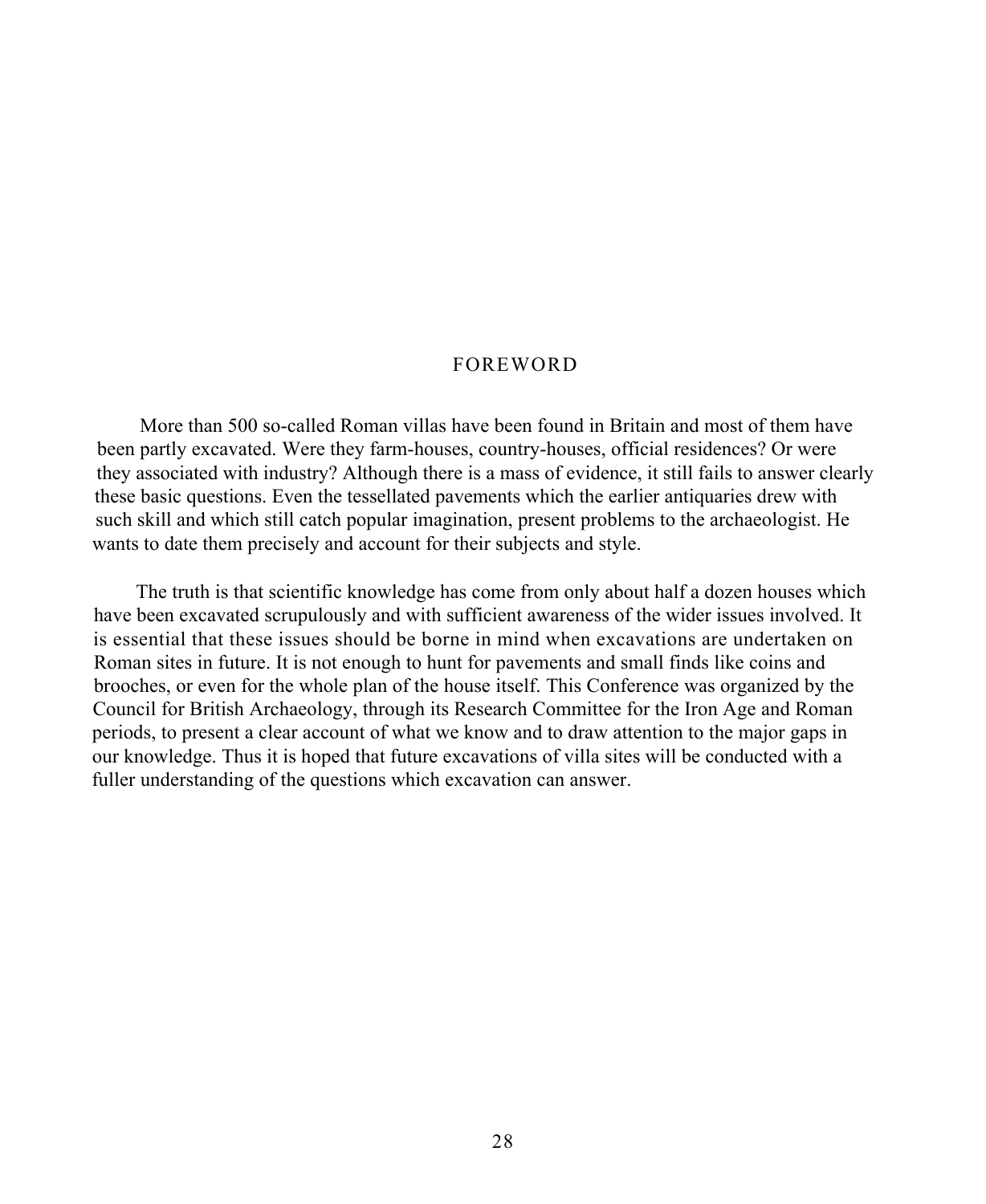### CONFERENCE ON ROMANO-BRITISH VILLAS

#### JULY 14TH, 1955

#### THE DISTRIBUTION OF ROMAN VILLAS IN BRITAIN\*

*Speaker:* A. L. F. R IVET, M.A., F.S.A.

FOR some time past work has been proceeding on the third edition of the Ordnance Survey Map of Roman Britain. <sup>1</sup> This is now on the point of publication, and the remarks that follow must be considered in relation to it. In its compilation a number of changes of convention have been made from the second edition, and it will be convenient if two of these are explained at the outset.

The first concerns not villas but the lower forms of peasant settlement. Here the situation has been revolutionized since the second edition by the excavation of the Iron Age site at Little Woodbury , <sup>2</sup>which showed that many of the sites formerly regarded as villages were in fact no more than farms. While this has destroyed the neat dichotomy between villa and village life, on which Collingwood built, it has in one sense simplified our task. What we are now confronted with in the countryside are differences not of kind but of degree; degree, if you like, on the social scale, but primarily degree of Romanization. Now this is precisely what, in the present state of our knowledge, we can hope to capture in the map. When we have enough evidence regarding purely native settlement, untouched by Roman influence—for example in Scotland and in Wales—and in particular when we can be sure what is contemporary and what is not, then we may hope to complete the picture. For the present the map has to be one not of Britain in the Roman period but specifically of Roman, or rather Romanized, Britain. That in some areas, particularly in the south-east, this may amount to the same thing is incidental.

Now Roman influence can reveal itself in different ways. A farm fully influenced becomes

a villa, but below this level there are many gradations which cannot all be distinguished on a smallscale map. Is it more Romanized to use Castor pottery and barter or to use Imperial coinage and treen? We have shown all finds of Roman material, right down to a single sherd or coin, by dots. This may seem an extreme measure, and we are aware that the individual dots vary greatly in significance. But the validity of a single dot is not of great importance. What matters, at this scale, is the pattern produced by their massing, for this gives what must be, so far as it goes, a valid picture of the spread of Roman influence. At the same time the removal of the two circle symbols from the so-called villages and from "finds indicating permanent settlement" has had another effect, that of throwing into relief the organized system of roads and towns and posting stations which formed the backbone of the province. These two elements, the systematized Roman organization on the one hand and the near-native life of the peasantry on the other, form the background against which the villas must be viewed; and the one is as important as the other.

The second point requiring explanation is the system of classification introduced for the more Romanized buildings. Not only have recognized temples and shrines been given an entirely separate symbol, but also three variations of the triangle have been used to show *Villas, Bath Houses and other remains probably of Villas* a n d *Other Substantial Buildings* respectively. This

*<sup>\*</sup>Nothing in this paper must be taken as committing the Ordnance Survey to any particular point of view or to any course of action.*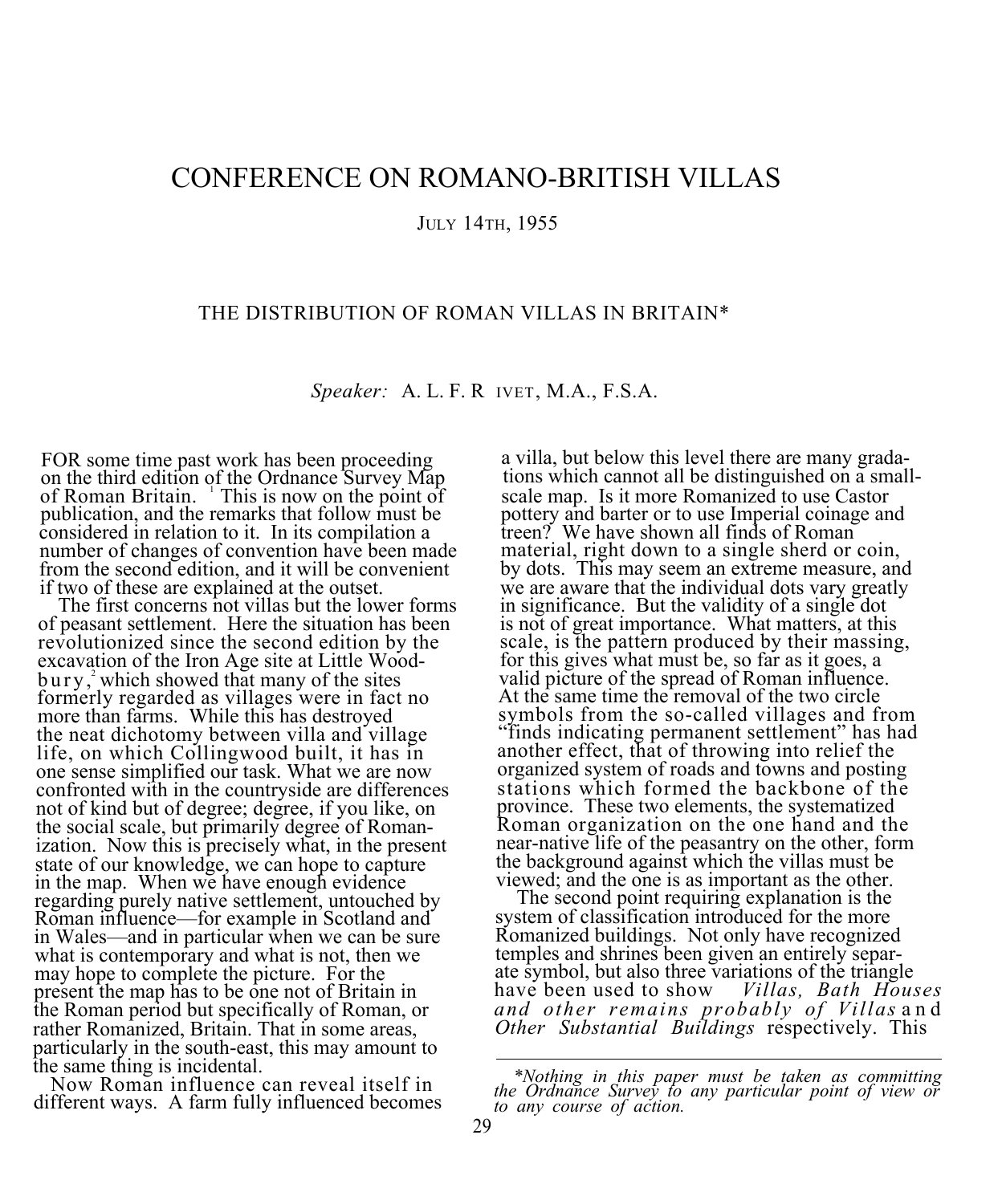classification is based on two criteria, the one evidential, the other real. With regard to the former, the trouble arises mainly from the haphazard digging and inadequate reporting of the past. In many cases all one has to go on is a partial plan, a list of coins and possibly a tessellated pavement. When this is a figured mosaic all is usually (though not quite always) well, but villas were not the only rural buildings with tessellated pavements, and certainly not the only rural build-<br>ings. If you miss the temple at Lydney and find ings. If you miss the temple at Lydney only part of the guest house you may say that you have a villa. This is difficult to avoid, but what shall we then say of the building at Borough Hill, <sup>4</sup> also situated in a hill-fort? Lydney and Gosbeck's Farm are the only large sites of this kind so far identified in Britain, though they are not uncommon in Gaul, but the smaller shrines can give us pause too. The temple at the Noah's Ark, Frilford,<sup>5</sup> is situated not on a hill top but beside a stream, and if you ignore the cella you have a plan as good as those of many buildings which have been called villas. Then again there is the building at Beckford, which was excavated in 1924 and from the quantity of Roman material on the site called a villa; it was re-excavated in 1938 and shown to be part of a medieval farmhouse. In Sussex we even found a tile kiln masquerading as the hypocaust of a bath house.  $\overline{O}$  One simply as the hypocaust of a bath house. cannot take a length of wall or a tessellated pavement and call it a villa.

The isolated Bath Houses are a peculiar diffi-<br>ltv, as Haverfield long ago pointed out. culty, as Haverfield long ago pointed out. are most common in the south-east, in Kent, Surrey and Sussex, <sup>9</sup> where stone is short, and they are usually interpreted as relating to a timber villa, the baths alone having been built of stone because of the fire danger. But in at least one case, at Highdown in Sussex,  $\frac{100}{2}$  prolonged search has failed to reveal the other buildings. Are they all really bath houses? It is felt that any site shown on the map by a half-and-half triangle requires further investigation.

The real distinction between the classes hinges on the meaning of the term villa. This is an awkward word, and everyone who uses it tends to give it a different shade of meaning. For the purposes of the map it is defined as "the house forming the centre of an estate, whether resting primarily on agriculture or on industry, whose occupier could maintain a civilized way of living according to the standards of his time." Thus on the one hand we classify as "Villas" several houses near Castor, whose mainstay must have been the pottery industry, and on the other relegate to  $t$ Building" Catsgore  $\frac{11}{10}$  which, though undoubtedly a farm, does not come up to the standards required by the locality and the period in which it was

occupied. Iwerne <sup>12</sup> is classified as a "Building" for the same reason. The temporal aspect is important. The general impression one gets and in the present state of the evidence it can be no more—is that the villas tend to come in two waves. The first, which culminates shortly after A.D.200, almost certainly represents a Romanization of Iron Age farms, of the kind encouraged by Agricola, and the houses are of a comparatively simple kind. This is frequently succeeded by a period of decay in the third century. The second wave, which begins in the third century and culminates in the fourth, produces houses of a much more sophisticated and luxurious character. While these may often be built on the same sites as the houses of the first wave, one cannot help wondering whether there is always continuity of ownership. I would at least suggest that the term "villa system" can properly be applied only to the second wave.

Like all generalizations, this is over-simplified and there are many exceptions. In any case, the evidence is too patchy for firm distinctions, and on the map a black triangle means a house which can hardly be anything but a villa, a half-andhalf triangle means an isolated bath house or a building which is probably a villa, and an open triangle means either a building whose character is altogether equivocal or a farm which is distinguished from the native variety by nothing more than its material and its shape. All three have the same shaped symbol, and this may serve to remind us that all are Romanized to the extent of having stone-built foundations and a rectangular plan. But we must also remember that they are only the upper part of a continuous scale. Below them are, first, rectangular buildings without stone foundations, such as occurred at Cherry Hinton in Cambridgeshire.<sup>13</sup> These are little known at present, but they are common inside towns, and one might expect the equivalent of Catsgore to take this form in the stoneless country of the east. Any pottery scatter may conceal one. Second are native farms like Rotherley and Woodcuts, where Romanization is represented by painted wall-plaster and abundant factory-made pottery, coins and other small finds. Third, native farms with a slight leavening of Roman coins and pottery.<sup>15</sup> And finally, where we reach vanishing point on this map, native farms where no Roman finds of any sort occur. From Woodchester or Northleigh at the top to the meanest peasant dwelling at the bottom, the scale is archaeologically continuous and where we make divisions and what social and economic conclusions we can draw depends on the district and still more on the time with which we are dealing.

For these reasons a map covering the whole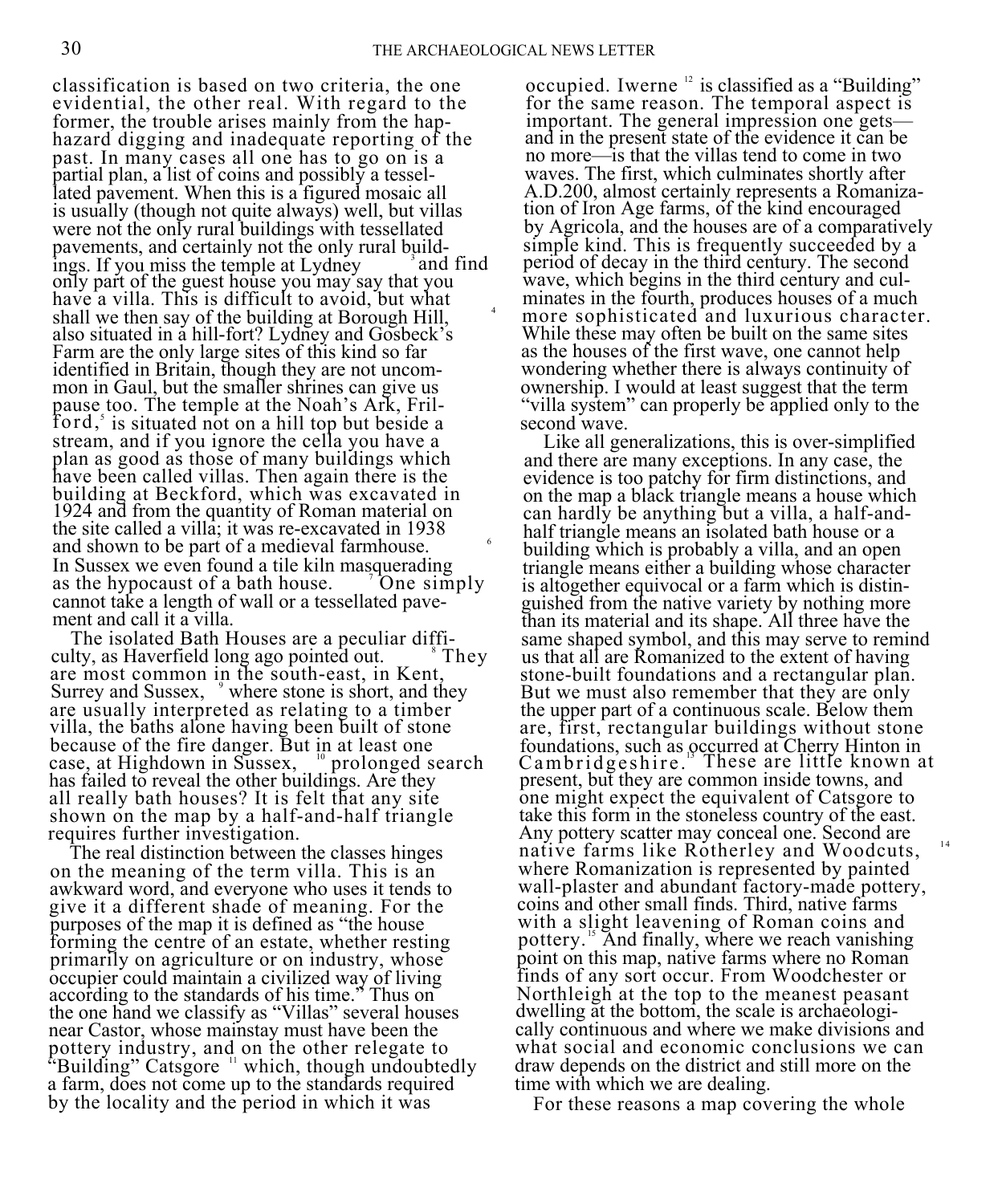

country over a period of 400 years can be misleading and must be handled with care. Nevertheless some deductions can be made from it and from the distribution picture it gives. In a primitive society the distribution of population depends almost entirely on natural circumstances. The essentials are security and the availability and accessibility of productive land. These in turn are determined by the relationship of natural forest and parkland and the existence of natural means of communication, that is to say ridgeways and rivers. In mapping such a distribution a geological map, or such a reconstruction as can be derived from it, makes the most interesting base, for thus one can determine how far beyond the primitive the society developed. But in Roman Britain, at any rate so far as the villas are concerned, we are not dealing with a primitive society. Security is provided by the central government, and while the availability and accessibility of productive land are still essential, they are governed by factors other than natural. Forests could be cleared whenever it was thought economically desirable indeed considerable areas must have been cleared merely to provide timber for building and fuel. On the other hand title-deeds determined who should occupy a desirable property and armed

strength could no longer dispute them, and this again might encourage expansion at the expense of nature. As for communications, a network of roads, planned primarily for military and administrative purposes, made almost any part of England easily accessible. Above all, the villa economy was not a subsistence economy. It required the roads to export its produce and import its purchases and the towns for markets and, so far as true Romanization took hold, to provide the amenities of civilized life.

In view of this, the first aspect of villa distribution to which I would draw attention is their relationship to the roads and still more to the towns. The most obvious clusters are round Ilchester and Bath, but if you look at Winchester you will see the same thing happening in a slightly more diffuse form and it is present, in a greater or less degree, at other centres; Mildenhall is a good example and Sandy Lane is another. Indeed it is so marked that it may not be unduly Procrustean to present the picture in another form. On these diagrams all sites given a triangle have been included except the military-type bath houses at Tremadoc and Prestatyn and the outlying villa at Old Durham. The first (fig. 1) shows the villa groups strictly to scale; in the second, where the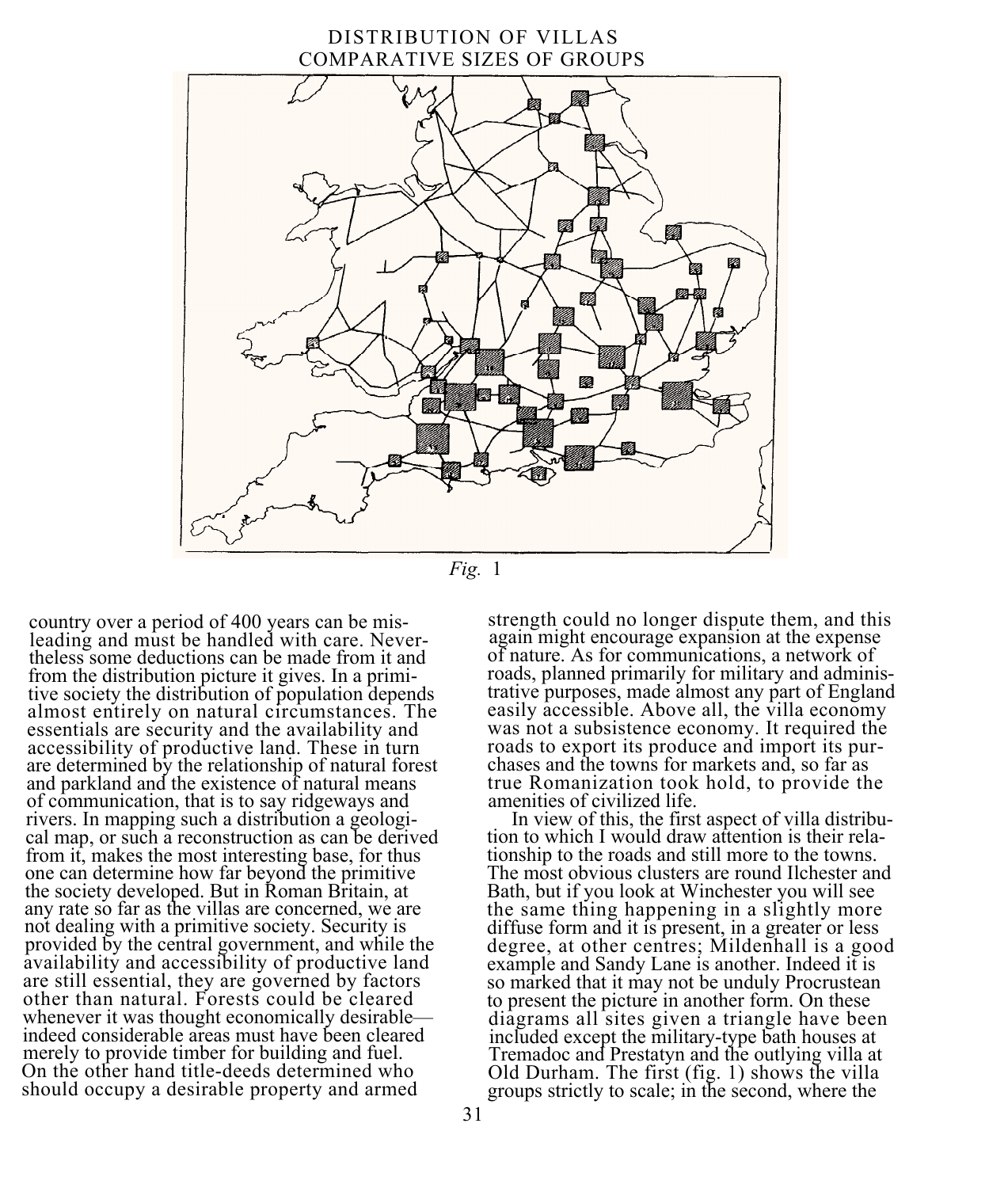centres are included, the contrast in the sizes of groups has been somewhat exaggerated. <sup>16</sup>

These diagrams raise several points. First, they give a picture of the comparative degree of Romanization attained in different parts of the country. Here the first place is taken not by the Belgic areas of the south-east, which were the most advanced at the outset, but rather by the Iron Age B country of the south-west; if one could take into account the relative sizes and luxury of the individual villas in the two regions, the southwest would be even stronger. Secondly, the main development often takes place not near the original cantonal capital but near a somewhat smaller town — Ilchester not Dorchester, Rochester not Canterbury, Mildenhall not Silchester. This is something to set beside the fact that nearly all the cantonal capitals seem to have shrunk before they were walled at the end of the second century. The shift may perhaps be due in part to the oppressive liturgies demanded of prominent citizens in the third century, though the dating of the villas concerned (so far as it goes) does not positively suggest it. In any case it seems likely that most small town walling also took place about A.D. 200 and Ilchester at least had attained some sort of civic status by then.  $\frac{17}{12}$  Here it is appropriate  $\frac{d}{dx}$  Here it is appropriate to remark that the distribution of villas lends no support to the belief that in the third century landowners in Britain generally forsook the towns and retired to their estates to escape liturgies and taxes. Hardly a villa is more than ten miles from a town of some sort—2½ hours on foot, let alone on horseback—and the two towns on whose supposed history it was based, Wroxeter and St. Albans, are singularly ill-equipped for the process. There are only eight villas which could reasonably be called Cornovian and most of them<br>are poor things. Near St. Albans, again, the standard is not high and the only examples<br>properly excavated—Lockleys,  $\frac{18}{12}$  Park Street  $\frac{28}{12}$  and properly excavated—Lockleys, a little further west, Saunderton Mill  $2<sup>1</sup>$ —all declined *pari passu* with the town. Since they depended on the town for their market and since large, self-sufficient villas of the Anthée class are absent in Britain, at any rate before the fourth century, this is to be expected.

There are, however, exceptions, and here I would draw attention to one further aspect of the distribution of villas in relation to towns. In the north midlands, outside the area in which villas are plentiful, almost every small town or posting<br>station has a single satellite—Engleton  $\frac{22}{3}$  at Penstation has a single satellite—Engleton *nocrucium,* Shenstone<sup>23</sup> at *Letocetum*, Sapcote <sup>24</sup> at *Venonae,* Norton Disney <sup>25</sup>at *Crococalana,* and so on. Now the growth of villas outside the towns proper is easy to understand, but this looks like something different. There is no doubt that the

posting stations are primary and the villas secondary, and one is tempted to see some official link between them, perhaps connected with the collection of the *annona* from the surrounding peasantry. This would give a context for the This would give a context for the third-century developments at Norton Disney; and one is reminded of the inscription from the villa at Combe Down, near Bath, which records the restoration of *Principia* in the reign of Caracalla.

Turning now to the distribution of villas against the natural background, we must still remember that we are not dealing with a primitive society. Given certain basic technical equipment, man can live almost anywhere in the lowland zone of Britain. But the villa owners were not merely living, they were, by any standards, living well. Like other farmers they would no doubt aim at being self-sufficient and would not have to purchase the basic necessities of life — bread, meat, milk and its derivatives. But the glass and fine pottery, the tessellated pavements and marbles, the wine and the other essentials of a civilized life, all had to be paid for. It is improbable that all, or indeed most, of the price came from the farms as such in the first instance. The wealth of the early Celtic aristocrats depended on their position in the tribe—ultimately on martial rather than on agricultural prowess — and later much of the capital put into villas must have come from other sources. But it was invested, not squandered, and regarding the villas as investments what must interest us most is what they produced for the market.

It is inevitable that we should put corn first. It heads Strabo's list of pre-Roman exports, and it was bound to remain the chief item of production. In the period of expansion, when the army was advancing west and north, the Roman government were more interested in the wheat production of the lowland zone than in anything else, not because soldiers lived only on bread, but because this could come only from the settled part of the country, while animal products could be obtained anywhere on the hoof, and especially in north Britain. Later, when the frontier was stabilized and even when part of the garrison grew its own crops, there remained the towns to feed, though the urban population was never large. And in the middle of the fourth century we have the shipment of corn to the Rhineland. But throughout the period the bulk of the corn was taken by the Government in one or other of its manifestations, and the Government was a hard customer. How hard in the first century we know from Tacitus,<br>and the collection of the *annona* later, with its and the collection of the emphasis on corn, hardly amounted to a state subsidy. Indeed it is difficult to see how anyone could make a fortune out of corn.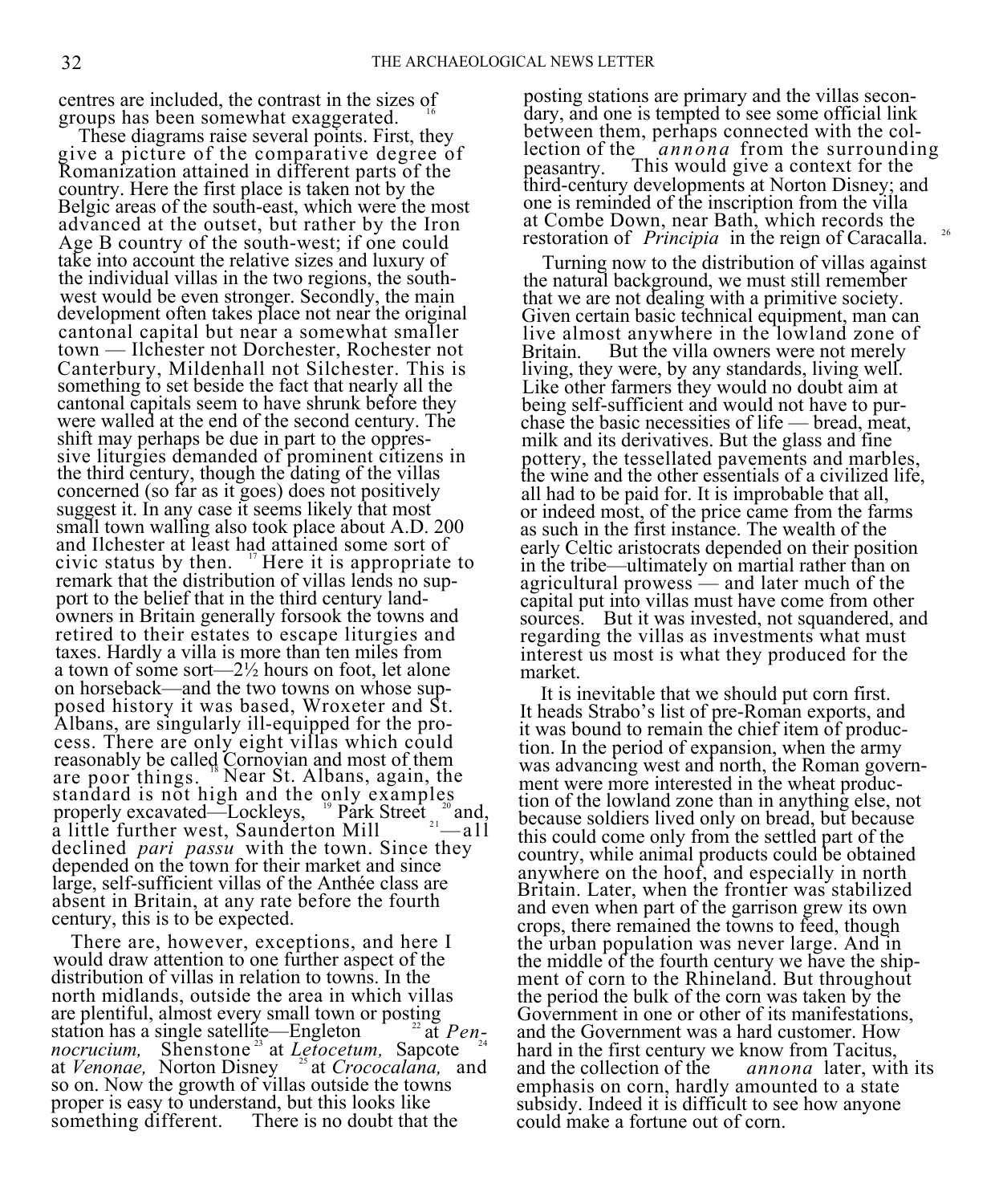That they seldom did so is suggested by a con-<br>deration of these two maps. <sup>7</sup> Both were comsideration of these two maps. piled before the war, before the prairie-buster and plough-up grants had distorted the natural pattern, and with some reservations they show what a long process of trial and error has proved to be the most profitable use for the various areas of land. What emerges most clearly is that while the granary of England lies in East Anglia and the East Midlands, Ilchester is, if not exactly a cowtown, in the centre of a predominantly pastoral region. Turning back to the Roman map, we see that the main arable areas are indeed settled, particularly the Fenland and the district to the south of it, but that villas here are few. Moreover they are, with half a dozen exceptions, of very poor quality, and the contrast with the galaxies of

Somerset and the Cotswolds is most marked. If one wants a, corn-growing centre, it is to be sought in Great Chesterford and even here, along with ploughs, we find cropping shears.

I do not want to press this point too far, but I do suggest that in dealing with villas we tend to be too corn-minded. Even in the arable area there are other crops which might profitably be grown, especially fruit. Pliny, for instance, specifically mentions the cherry as established in Britain, and cherry stones have been noted at Holt and Silchester,  $\mathbb{Z}^9$  An apple stall is depicted in a relief at Arlon  $\frac{30}{2}$ , but why should it not also occur at Rochester or Kenchester? Again, away from farming, what was the organization of the shellfish industry (for it can hardly be called less)? Then there are more industrially-based villas than

*Fig.* 2: *The region north-west of Winchester. The tuculs represent native-type farms and other minor habitation sites; the stipple areas, surviving "Celtic" fields.*

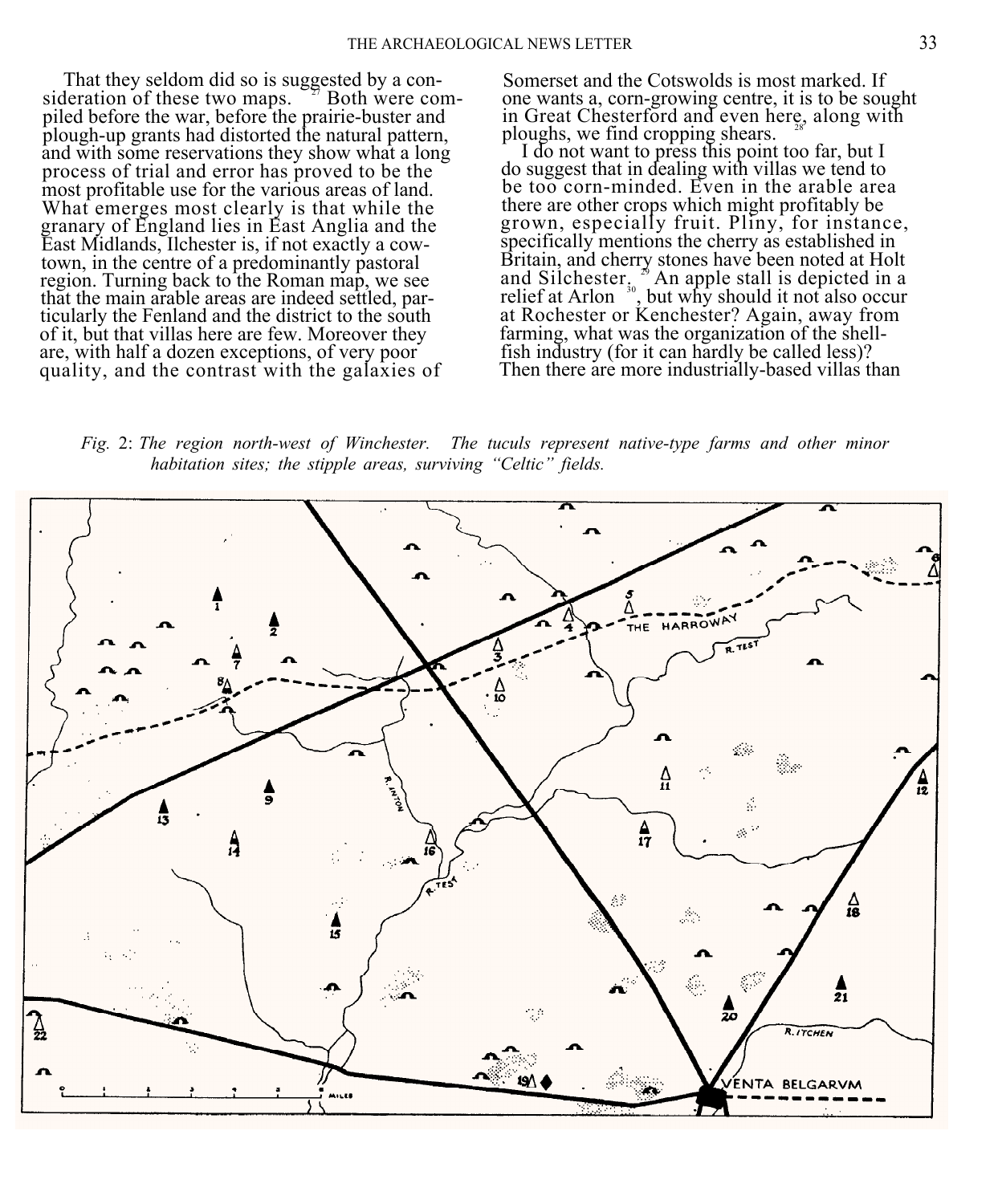also at Ashtead and Farnham, the elegant house at Borough Farm, Pulborough, was not above dabbling in the manufacture of Samian. One would shrink from associating the villas below Mendip with Charterhouse, except as a market, but there are cases of good houses asso-<br>ciated with ironstone working,  $\frac{33}{2}$  and it is still difficiated with ironstone working, cult not to see some link between the outlier at Magor Farm and tin.  $\frac{34}{1}$  Quarries and forests are Magor Farm and tin.  $34$  Quarries and forests are other sources of income.  $35$  Finally many vi  $35$  Finally many villa owners must have retained considerable interests in the towns, so that the size of the establishment need not be related to the size of the estate, and this applies also where the owner lived largely on rents.

Nevertheless the largest alternative to corn growing remains animal husbandry, and especially sheep. This is also the best attested, both by the literature and archaeologically. On the one hand we have the *birrus Britannicus* in Diocletian's Edict<sup>36</sup> and the *Procurator gynaecii* at Winchester in the *Notitia Dignitatum*, on the other the vats at Titsey, Chedworth and Darenth <sup>37</sup> and perhaps Titsey, Chedworth and Darenth animal enclosures like Soldier's Ring. <sup>38</sup> The development of the wool industry still requires elucidation. The *locus classicus* is Cranborne Chase, where the partial depopulation of the Dorset highlands "that a degenerate lord might boast<br>his sheen" is generally accepted. It has been his sheep" is generally accepted. suggested that the degenerate lord in this case was the imperial government, and in view of<br>Bokerly Dyke this may well be so. <sup>59</sup> but Cran-Bokerly Dyke this may well be so, borne Chase is only part of the Celtic field belt which stretches from the Berkshire Downs to the environs of Dorchester and one would like to know whether the same process took place further south in the interests of such villas as Frampton and Witchampton.<sup>40</sup>An even more profitable field for study might be the area north of Winchester, where also we have villas superimposed on fields of native type (fig. 2). Here I would first draw attention to Longstock (No. 15 on the map).  $41$ This is a corridor house with separate baths and outbuildings, excavated in 1922, whose coins range from Gallienus to Constantine II. To the north are traces of Celtic fields, while the villa itself is surrounded by an irregular enclosure. This is very large for the Iron Age — some 2,000 feet across—but whether it is older or younger than the villa remains to be seen. Woodham's Farm, King's Worthy (No. 20) also has an enclosure near it.<sup>42</sup> Of the villas in the north-west corner of the map all but one appear on the coin evidence to be late. The exception, Clanville  $(N_0, 2)$ ,  $\frac{43}{15}$  is particularly interesting. Professor Richmond has recently pointed out that it appears to be a bailiffrun estate. From here came the inscription to

is sometimes realized, not only round Castor, but Carinus; "the formula used is identical to that also at Ashtead and Farnham,  $\frac{31}{2}$  and the owner of employed on milestones and (if it is not in fact a employed on milestones and (if it is not in fact a milestone) one might suggest that it was the emperor's bailiff who erected it. If so, the picture here might be an imperial estate, with native cultivation, later sold or leased off to independent farmers—perhaps to Quintus Natalius Natalinus and his friends, whom we know from the pavement at Thruxton  $(N_0, 8)$ .  $45$  All this is speculation, but at any rate this area, with several others like it, needs looking into, with a careful reassessment of each individual site.

> I have tried to suggest a few of the implications of the map of Roman Britain as it stands today. My remarks have been very generalized, for a very good reason, and I would like to end with a plea. Our business is topography and cartography, and we try to serve up archaeological material in a form in which it can be digested by the historian. We collect information from published accounts, from our correspondents and from our own field checks and record it on maps and in our card index. We can give you chapter and verse for every dot on this map. But as it stands, as a map of 400 years of history on one sheet, it cannot make proper sense. What we have to aim at now is its breaking down into its contemporary phases. For this to be fully accomplished would require a lot of re-excavation, which is a costly and difficult business. But there are a number of things which can be done, without excavation and without much expense. Chief among these is the study of pottery and its application to old sites, and not only the villas. Much of our information comes from excavations made without regard to chronology, and where pottery is mentioned at all the reports bristle with such meaningless terms as "Upchurch ware". There are masses of pottery awaiting classification in museums and still more in the fields (we can tell you where). The study of it must be on a local basis. We have neither the time nor the ability to make it, nor does it come within our terms of reference to do so. What I have in mind is something like the study recently published by Dr. S. Applebaum of sites in the<br>Basingstoke area. <sup>46</sup> This cannot tell us when a farm became a villa, nor when a villa was prosperous (though here the mosaic experts may be able to help us), but it is something to know in what century a site was occupied. When we have this information on a national scale we shall be able to begin making sense of the topographical record, on the larger scale relating villas and farms to each other, on the smaller scale plotting the decline of one area and the rise of another. Then, and only then, we shall be in a position to produce maps which have some serious historical meaning.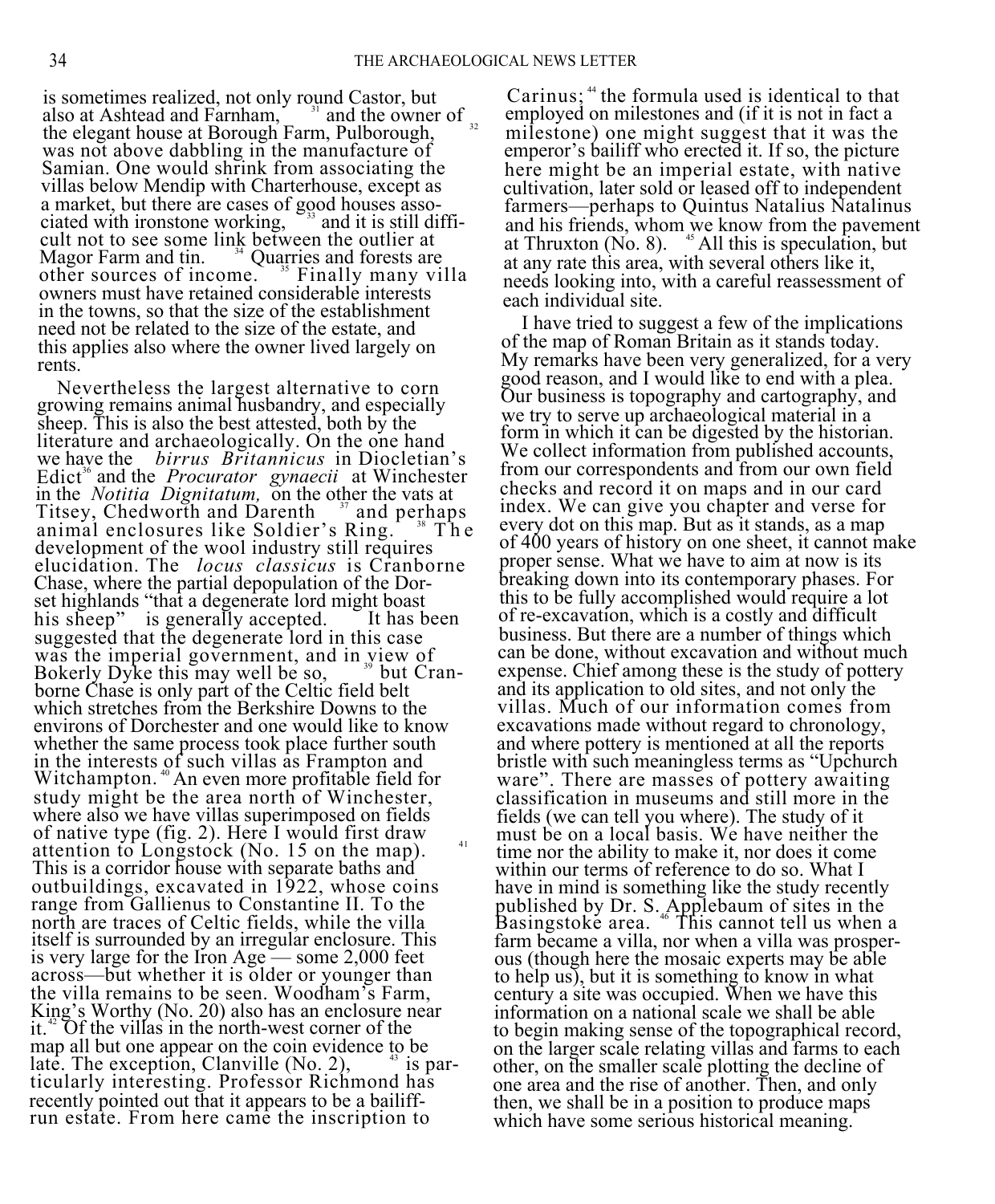#### THE PROBLEM OF ROMAN VILLA FIELDS

*Speaker:* COLLIN BOWEN, M.A.

THE problem of villa field systems is surely as complex as the problem of villa types, in the economic and not the architectural sense. In this short paper I shall consider the possibilities from the point of view of the field worker considering what to look for on the ground. The area with which I am most familiar, central and south Dorset, is a small one and can only contribute material of indirect relevance, but some of this I shall use to illustrate general points. For permission to do this I have to thank the Royal Commission on Historical Monuments (England), though the views I express are entirely my own.

It is likely that the fields of any establishment will have been to some extent mixed in type—e.g., closes, meadows, arable fields. These last might be plots of what we still have to call the more familiar Celtic type, or they might be strip fields. Working on the evidence available in 1937, Collingwood stated "the villas cultivated large open fields, the villages small enclosed ones." <sup>1</sup> The open fields were conceived as parcels of strips, i.e., something like the medieval form. Collingwood, however, reversed the normal tenurial implication of these field types and suggested a communal tenure of so-called village plots and single ownership of open fields. Little Woodbury has altered the situation radically. Many erstwhile villages can now safely be regarded as single farmsteads. In other words. regarded as single farmsteads. the villa is of the same essence as many a miscalled village, but it is recognised by the architectural development of the farmhouse itself. (We should not, however, forget that there were *some* pre-Roman villages, or should I say settlements, larger than single homesteads, e.g., Maiden Castle or Hod Hill, or perhaps to draw riskily on Denmark, something akin to the four-household unit on Skorbaek Heath where at least 250 acres of fields are attributed to the one settlement.) <sup>2</sup>

What we want to know is whether villas—or more properly which villas—have fields that can<br>be distinguished from the "Celtic type". The crux be distinguished from the "Celtic type". of the matter is high farming and it seems to me that the field evidence will come mainly from furrow length. Large open fields are sometimes, as by Collingwood, distinguished from small rect-

angular plots, but in fact *individual* strips even of the medieval period are not always significantly larger in area than the rather contemptuously termed plots of the Celtic phase. The essential thing is, however, the economical usage of the plough, and this is where we must consider strip fields.

I think it would be agreed nowadays that a heavy plough is not necessary to plough a strip field on light soils, but since the coulters found on a number of sites do suggest, if not prove, the use of heavy two-way ploughs we must suppose that they were used to plough furrows of reasonable length, and since, if we allow a limit to the field size imposed for instance by the area that could be ploughed in a day, the longer the furrow the narrower the field, and we have the sort of situation in which the strip must have been evolved. It should be noted, however, that it need not automatically involve the formation of strip fields. One of the Welsh customary acres was, for instance, 81 yards long and 27 yards broad—a proportion of only three to one—but must have been considered a suitable size and shape for one man to plough in one day with a heavy plough.

It is necessary to examine carefully all examples<br>of strip fields in a "Celtic" context and for two "Celtic" context and for two main reasons: firstly, while it seems that some are Roman in date (all that I happen to know have produced Roman pottery and one example with late sherds had such ill-developed lynchets as to suggest a short life), a pre-Roman date for their origin is possible.

Secondly, and I consider this very important, there has been considerable post-Roman ploughing of the downland—though, indeed, I can only vouch for its extent in Dorset — and this in some cases has entailed the enlargement and mutilation of pre-existing Celtic fields.

To expand a little on these points; fig. 3 illustrates a type of Celtic field most unlikely ever to have seen a heavy plough. Here, on the north slope of Ballard Down near Swanage, is a group of small Celtic fields of which the fifteen on the plan are packed into five acres.

Fig. 4, very different, shows a group of Celtic strip-like fields in central Dorset around a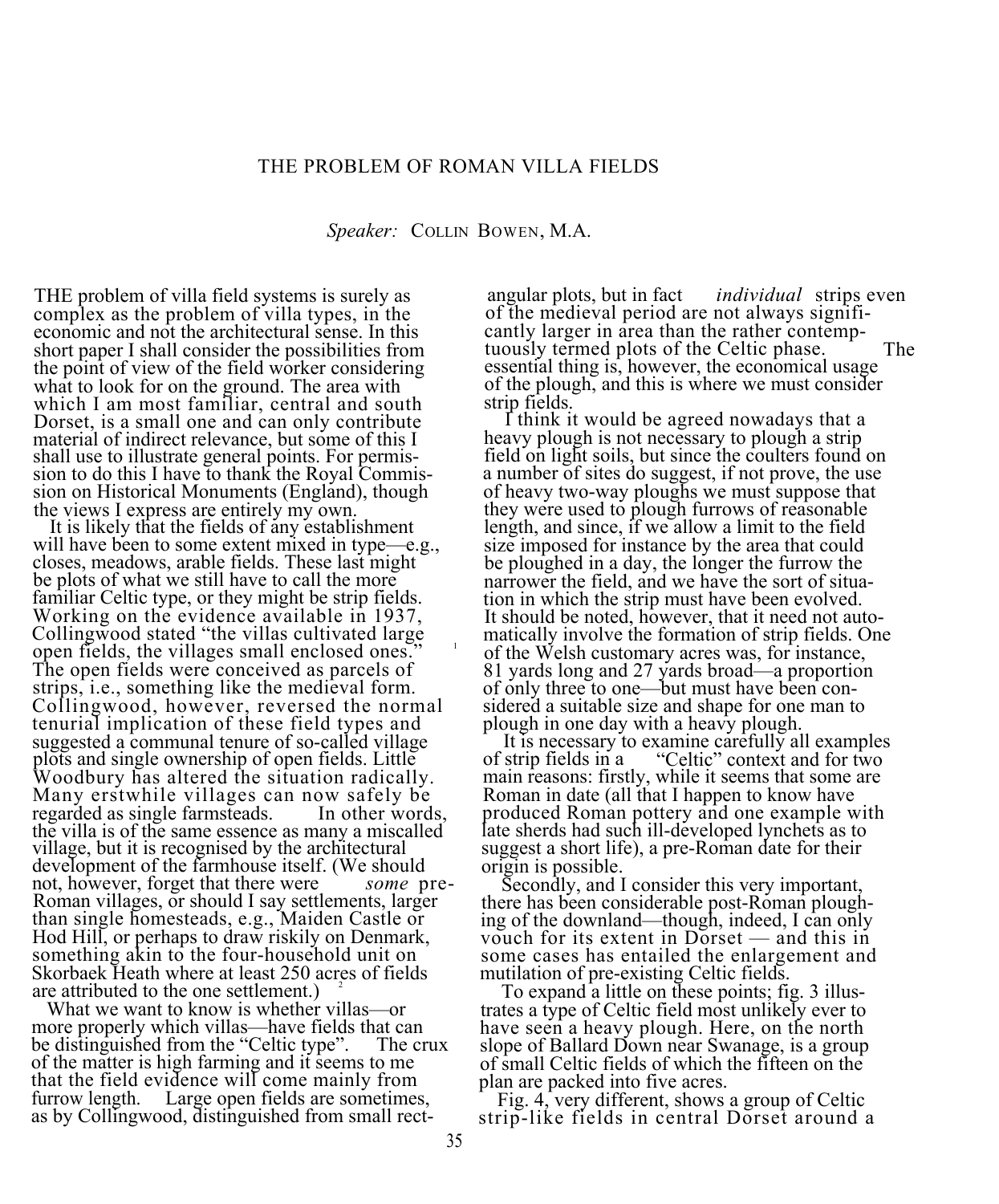settlement so far undated though sherds of Samian ware have been found on the recently ploughed surface of the fields. The soil is a good loam over chalk. A light plough could have been used here but the shape of the fields might be due to influence from other areas where the progressive farmer used a heavier plough. There is apparent in the plan a slight suggestion that the fields were laid out in blocks. Elsewhere, in south-west Dorset, there is a group of strip fields laid out on the pasture of the manor of Winterbourne St. Martin in a way reminiscent of the medieval furlong which raises doubts whether indeed it might be Celtic or some sort of medieval outfield.<sup>3</sup> (It is illustrated in fig. 5.)

There are, in Dorset at least, instances where the stubs of old small field boundaries, or their apparently ploughed-out lynchets, suggest enlargement in the cause of efficiency. There seems no reason to doubt that some of these represent a "Celtic" phase of development, possibly Roman, but it is necessary to be cautious of the possibility of alteration in a later period.

The evidence for relatively recent ploughing of the downland is derived from written sources  $\frac{4}{3}$  and from the existence on the ground of narrow plough ridges some two to four yards wide of a sort commonly made in the eighteenth and nineteenth cen-

turies.<sup>5</sup> It is occasionally found within Celtic fields but sometimes overrode the lynchets, while, infrequently, it was sufficiently established to be responsible for new lynchets. plough or technique been used this alteration of Celtic field pattern would be less likely to attract notice.

A more difficult problem is that set by the widespread existences of broad plough ridges—or "broad rig" as I shall call it—on the pasture land outside the bounds of the medieval fields as they are known, for instance, from estate maps of the eighteenth century.

Fig. 6 is a plan of some Celtic fields in south Dorset on which there has been superimposed a pattern of broad rig. The earlier system has been virtually destroyed but its heavier lynchets have determined where the ridges should end. that the Celtic field pattern on the hill slope to the west has also been broken by ploughing—this time without a ridging technique and perhaps at quite a different period—for a bank and ditch that rides over Celtic lynchets has on this slope been almost buried under what is presumably plough soil.

Another area of broad rig laid out like this, in parcels of strips akin to medieval furlongs, lies half a mile to the east. The Frampton villa is two miles distant to the north separated from the rig

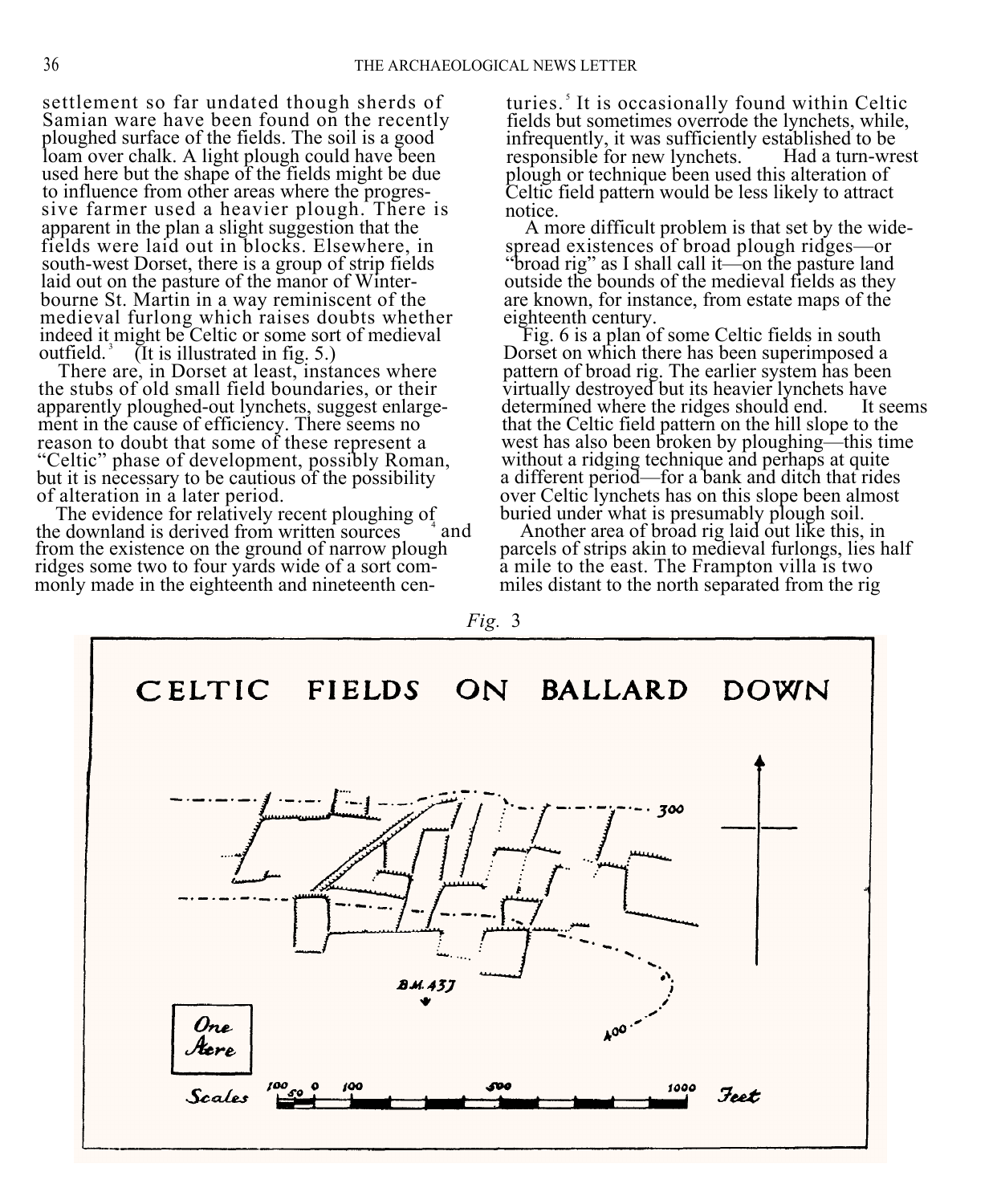



modern pasture on which lie Celtic fields without any sign of ridges.

There are apparently examples of the same sort Rockbourne Down; Heywood Sumner noted other of thing in Wiltshire. At Coombe Bissett it seems ridges and hollows running towards his "hypoof thing in Wiltshire. At Coombe Bissett it seems ridges and hollows running towards his "hypo-<br>to have lain in an area of Celtic fields but also causts" that might have been a similar thing. under an earthwork that might be medieval. <sup>6</sup> There are parts of Knighton Hill, where, in my to link it with the corn-drying ovens.<br>
opinion, it lies on earlier Celtic fields, and is The some cases such systems of downland strip opinion, it lies on earlier Celtic fields, and is In some cases such systems of downland strip partly responsible for their often-quoted strip fields include strip lynchets, a combination also partly responsible for their often-quoted strip fields include strip lynchets, a combination also<br>nature. In Hampshire it seems to lie on Celtic found in a medieval context and often imposed by nature. <sup>7</sup> In Hampshire it seems to lie on Celtic fields adjacent to the Soldier's Ring  $\frac{1}{\pi}$  and very fields adjacent to the Soldier's Ring <sup>8</sup> and very the slope. Not all need be of similar date, but it probably inside it too, though modern ploughing seems very important to see whether anywhere

mostly indeed by modern arable land but also by has destroyed any traces on the ground. Similarly modern pasture on which lie Celtic fields without air-photographs show that it covered a large area y sign of ridges.<br>There are apparently examples of the same sort **and Rockhourne Down**; Heywood Sumner noted other causts" that might have been a similar thing. Taken in isolation at that site it would be tempting to link it with the corn-drying ovens.

seems very important to see whether anywhere it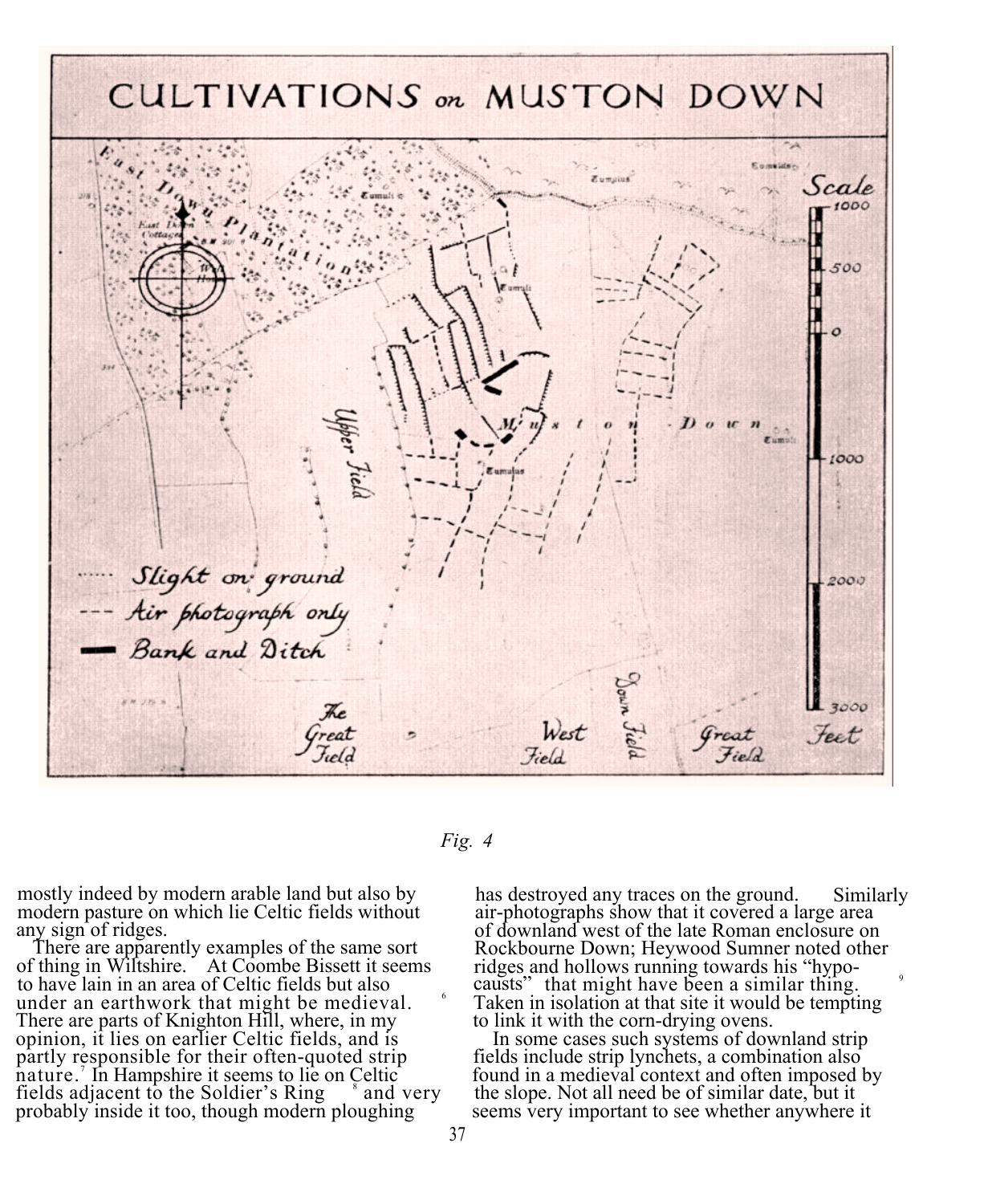



could be given a Roman dating, for it would surely in that case be a likely form for villa fields of an advanced type. The two-way plough infer The two-way plough inferred from the coulter finds already makes this feasible, but I must again qualify and say that in my opinion it does not automatically follow. Ridges are, I believe, only left if the same furrows are followed for a number of seasons. Modern farmers often use a ridging technique, but like Columella they avoid building up the ridges into anything significant on the ground by ploughing in different directions on different occasions.

At the moment I am sceptical of a Roman dating for the broad rig so far found on the following grounds :

(1) The fact that broad rig is the classical mode of ploughing from medieval days into at least the 17th century.

(2) There is so much evidence for ploughing of the outfield in post-Roman days derived not only from the late narrow rig but from documentary evidence of the medieval period to which I can only refer obliquely by citing Sir John Clapham's remark that "there can be little doubt that, if we knew England completely, we should meet plenty of it."

(3) It implies a really radical change in practice from that suggested by known Romano-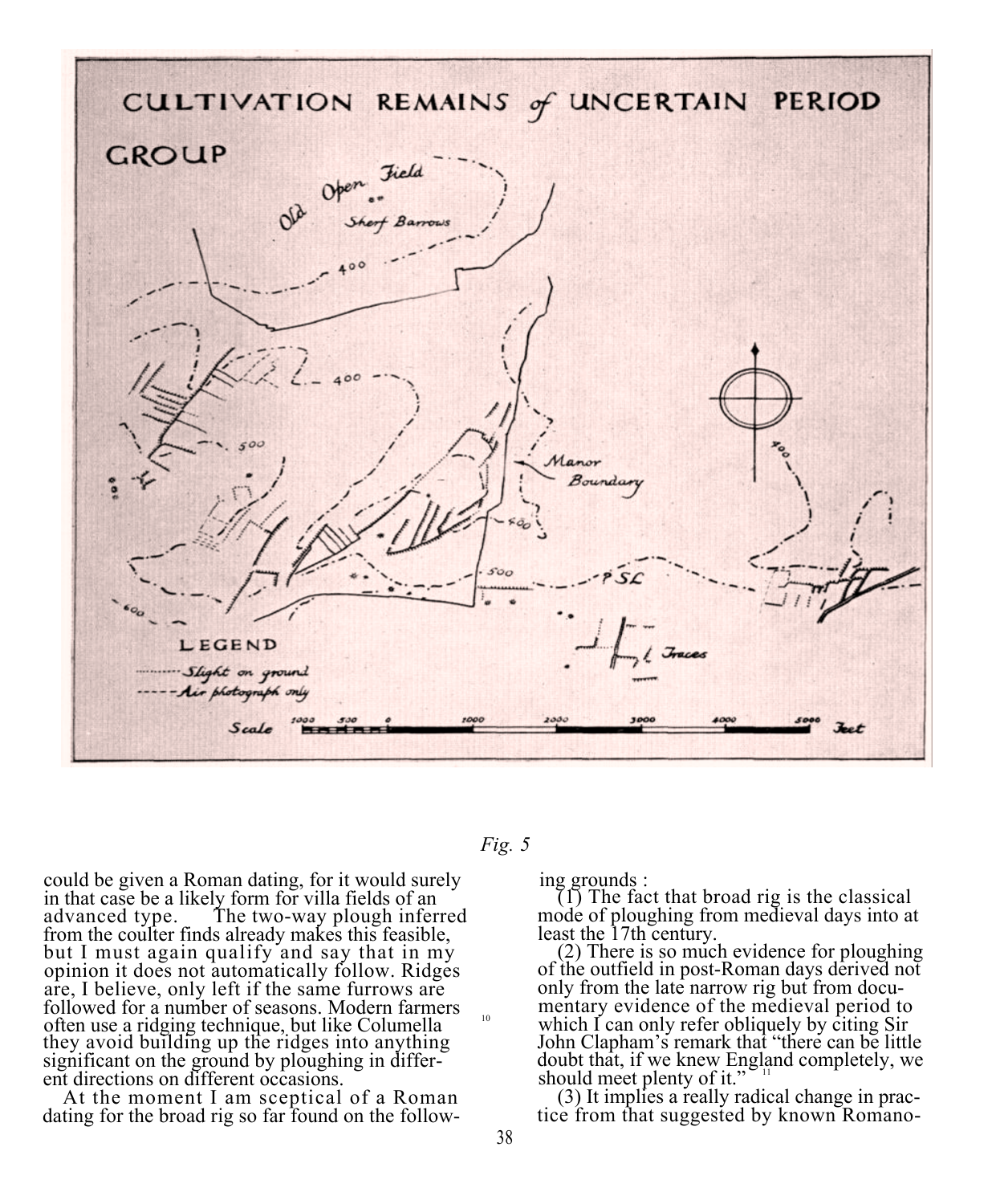



possibility that the Celtic fields left to us may be but poor outliers on land marginal even in the a remarkably widespread use of the heavy fields about a given villa, but it would be folly plough not made any the more plausible by the to ignore the obvious possibilities of variety the fact that in those parts of Wessex where I have made comparison the overall distribution bears no significant relationship to the known villas.

In our search for a date mere digging of the used.<br>
g as such, would I think be useless for it would (2) The location in relation to geological drift, rig, as such, would I think be useless for it would (2) The location in relation to geological certainly contain misleading sherds if over earlier Celtic fields and later treatment, and so on. certainly contain misleading sherds if over earlier Celtic fields and would not necessarily produce any con- (3) Dating. fields and would not necessarily produce any contemporary pottery if it had not been manured.

illustrated by examples mostly well away from pendent farm whose conservatism and needs m<br>villas has reflected the limitation of my knowledge well have been content with Celtic fields of the villas has reflected the limitation of my knowledge

British fields. I say this despite the evident but also, I think, the general dearth of published possibility that the Celtic fields left to us may be evidence. I shall venture, therefore, on more but poor outliers on land marginal even in the theory. It is perhaps wrong to make up our minds Roman period. And of course it would suggest as to what we might expect to find in the way of Roman period. And of course it would suggest as to what we might expect to find in the way of a remarkably widespread use of the heavy fields about a given villa, but it would be folly to ignore the obvious possibilities of variety that will be dependent on:

> (1) The size of the establishment, evidence for centralized working and for the type of plough

mporary pottery if it had not been manured. The first factor offers at least three possibilities:<br>This scrappy discussion of possible field types (a) A small establishment representing an inde-(a) A small establishment representing an inde-<br>pendent farm whose conservatism and needs might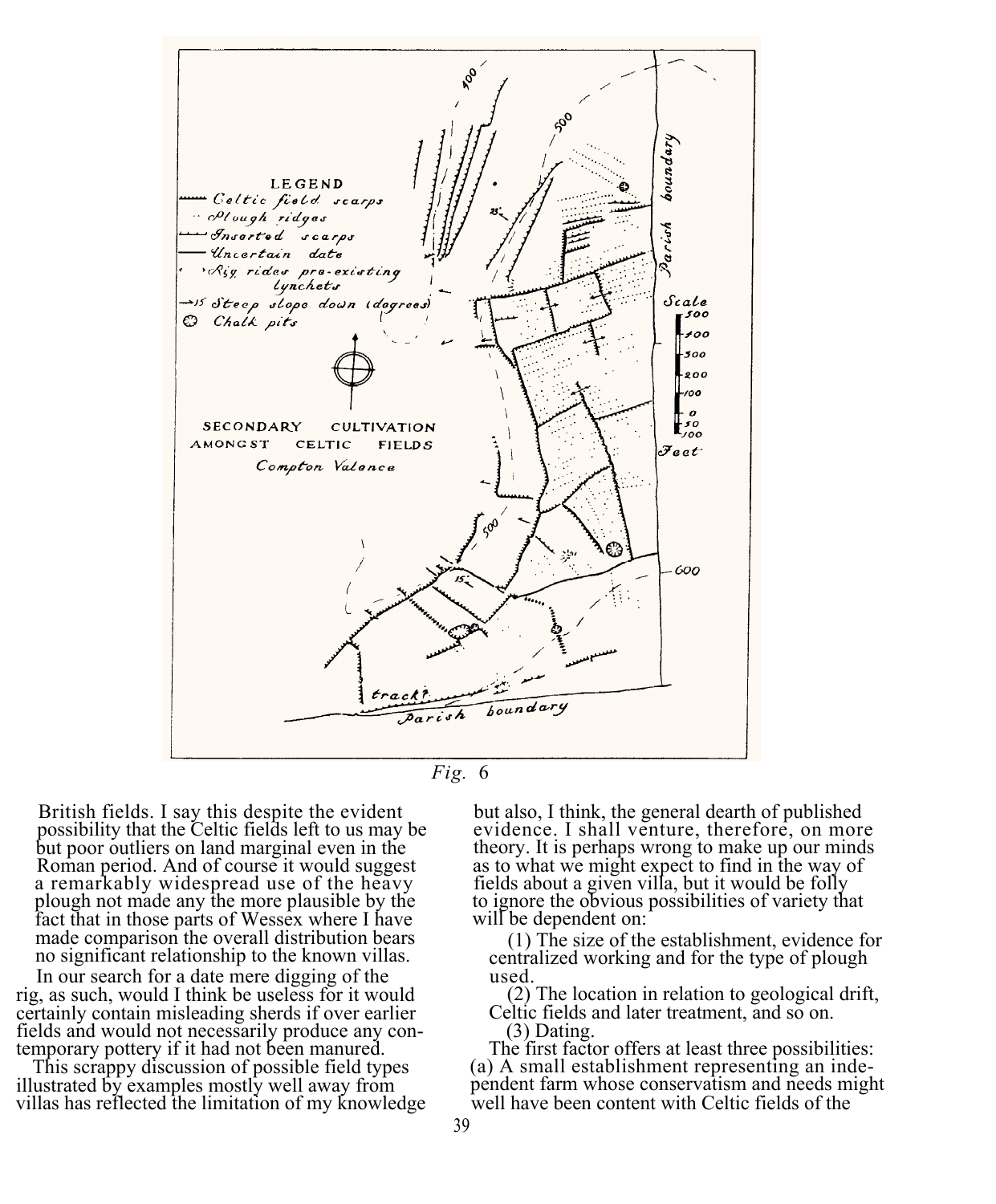old pattern. (b) A small establishment with a bailiff or subservient tenant whose fields reflect a master's policy. (Any Celtic farm near a vill (Any Celtic farm near a villa) might in fact give clues to the arable field type favoured by the villa.) (c) A larger establishment (perhaps an estate headquarters) where signs of high farming must be looked for. In this case fields of a minimum length would be expected, and my own view is that strips are likely—the tendency discernible on the downland being perhaps a reflection of improvers' practice elsewhere, e.g., among the more progressive villas.

The second factor is that in considering location good rich soil will suggest the use of a heavy plough and this in turn the strip form of field for reasons already given. A light soil might well be progressively farmed in accordance with advanced practice on richer soil (consider for example the largely unnecessary rig on chalk downland in later days). Also, it will perhaps have had Celtic fields of earlier date than the villa and pre-existing lynchets of sufficient size will ensure that any new pattern is a compromise. The problem then is to consider whether alteration belongs to the villa. There must be some examples where this can still be worked out; the evidence for Roman villas replacing or developing Iron Age farms is growing. (Medieval and later ploughing is again a bogy to beware of.)

Modern ploughing is more easy to deal with for it is obvious and in a relatively short time destroys all reliable traces of the fields. Only ditches, if any, will be left, and these are virtually indestructible, though often obvious only under crops.

Finally, since villas may be of different dates and have several phases it is obviously important to date the fields around them. A villa established in the third century, for instance, may have developed a predominantly pastoral economy, perhaps ignoring or making small use of earlier Celtic fields, as did many a southern English farm in later days.

In sum then: villas have to be thought of as establishments whose size, location and date will<br>have a bearing on their field systems. (It has been have a bearing on their field systems. no concern of mine to consider villas that might

not have been dependent on agriculture.) In the hope that one day we might be able to recognise the sort of field pattern likely to be due to villa influence, it is necessary to find out more and more about the development of Celtic fields and, perhaps just as important, of their regional differences. Scrutiny of all available air-photographs, careful planning and excavation might hope to show what falls into the orbits of Roman villas of different types. After eliminating, if possible, the chances of later alteration, the signs of advanced farming, if any, might be found in a layout of strip fields—just conceivably in broad ridges—or by enlargement of earlier fields within the limits imposed by the presence of pre-existing well-It is especially desirable to establish the earliest possible date for broad rig in this country, probably by the excavation of earthworks lying over it. Villas that have succeeded Iron Age farms should eventually be found with traceable fields around them. Otherwise, considering the 1,000 acres (i.e., 1 mile by  $1\frac{1}{2}$  miles– roughly the area on one print of a 1 : 10,000 airphotograph) postulated for a relatively small villa like Ditchley, and without assuming a fixed relationship of house size to acreage, any Celtic fields within corresponding distance of a villa should be carefully worked over. A largely pastoral econ-A largely pastoral economy might be indicated, for instance, by large enclosures, but the combination of one such with at least three corn-drying ovens as at Rockbourne Down is a reminder of the continuation of arable farming. The mere physical contiguity of a villa to fields would have to be investigated by the independent dating of the fields by any means possible.

Direct evidence for fields defined by lynchets and banks is disappearing rapidly under the bulldozer and plough. It is one consolation that this expanding agriculture recovers, under the eye of the aerial camera, ditched fields otherwise lost. Indeed, the best chance of finding out more about the actual boundaries of Romano-British fields in low-lying areas long settled by later man is to encourage arable farming in those areas. The irony of this provides a suitable conclusion.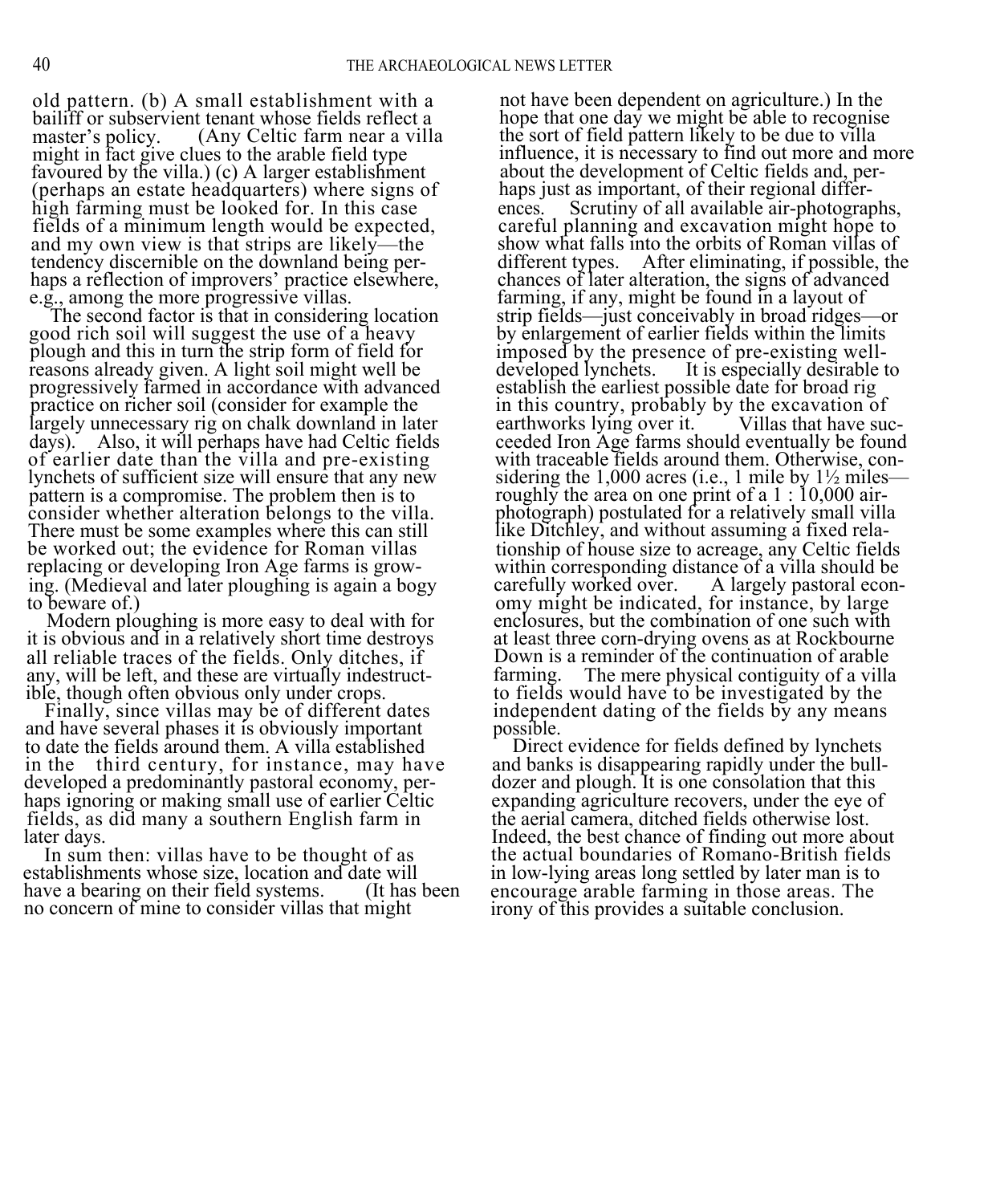#### SOME HISTORICAL PROBLEMS OF THE FOURTH CENTURY

*Speaker:* C. E. S TEVENS , M.A., B.Litt., F.S.A.

I AM going to speak as an outsider and as an<br>ancient historian looking at villa systems We can ancient historian looking at villa systems. dig Little Milton up and get its status; we cannot hope to find out what the system of land tenure was from excavation, only from documents. It is quite likely that large villas were occupied as in Alsace-Lorraine and the Rhineland by people who lived in them and did no farming. On the other hand, there may have been landowners who did farm. In Egypt, there were villages controlled by Apion from his villa in the time of Justinian. He presumably lived on the land and controlled the activities of the population in the villages. But he did not own the villages as we know from the evidence of papyri.

Cranborne Chase has sible imperial estate. of the Later Roman<br>theory? The alienat been considered as a pos-Does the documentation Empire substantiate this The alienation of Government land is a characteristic of all provinces at this period. Gaul can tell us a great deal. We have the evidence of place-names, estate-names. This has not been considered properly and there is need for research on these lines. Ireland gives evidence of villas without Roman occupation, in the raths. We can work out what the non-Roman Celtic<br>system in Ireland was. How does it fit with the How does it fit with the raths? It looks as if the Celtic system in Ireland was 30 acres of cultivation with waste land around, like the medieval system. It seems to work in groups, like villas.

#### THE SURVIVAL INTO THE DARK AGES

*Speaker:* Dr. J. N. L. M YRES, M.A., F.S.A.

THE survival of villas into the Dark Ages is not only, perhaps not primarily, an archaeological problem but a historical problem to the solution of which archaeology cannot hope to provide the only or the major clues. There are many reasor only or the major clues. There are many reasons<br>for this. It is a commonplace that archaeology It is a commonplace that archaeology always tells us least about the latest periods on a This is because they are at the top and sealed by nothing later: if not totally eroded away, they are most liable to confusion by surface<br>disturbance, etc. All over the Roman Empire. All over the Roman Empire, later imperial history has been destroyed in this way on urban sites as well as rural ones. The difficulty of interpreting the later history of villas in this country is thus only one aspect of a universal archaeological phenomenon. Secondly, versal archaeological phenomenon. archaeology will tell most about cultures which are advanced economically and least about peoples who are too ignorant, impoverished or demoralized to make a wide range of material goods. The cultures of Dark Age Britain were of this latter kind and, apart from the pagan burials of Anglo-Saxon conquerors, they were archaeologically as

negative as cultures can be. We must thus face the fact that we are never going to learn much about the later days of Roman villas from the archaeological evidence. Therefore it is necessary to see what other evidence may exist. Here the main weight of testimony is against the notion of survival into the Dark Ages. I mention only three of the more significant classes of evidence: (i) literary, (ii) toponymic, and (iii) linguistic. (i) Of all the Roman institutions in Britain, post-Roman writers remembered least about villas. Indeed they remembered nothing at all. Gildas, writing in the first half of the sixth century, knew a bit about Roman military dispositions and he bewailed the destruction of the Roman towns. But he knew nothing about Roman villas. The only possible conclusion seems to be that they had perished as going concerns so long ago and so completely that they had been forgotten by the early sixth century. Yet, as late as the second half of the fourth century, we know archaeologically that villas were the dominant agricultural fact of large areas of rural Britain. On the other hand,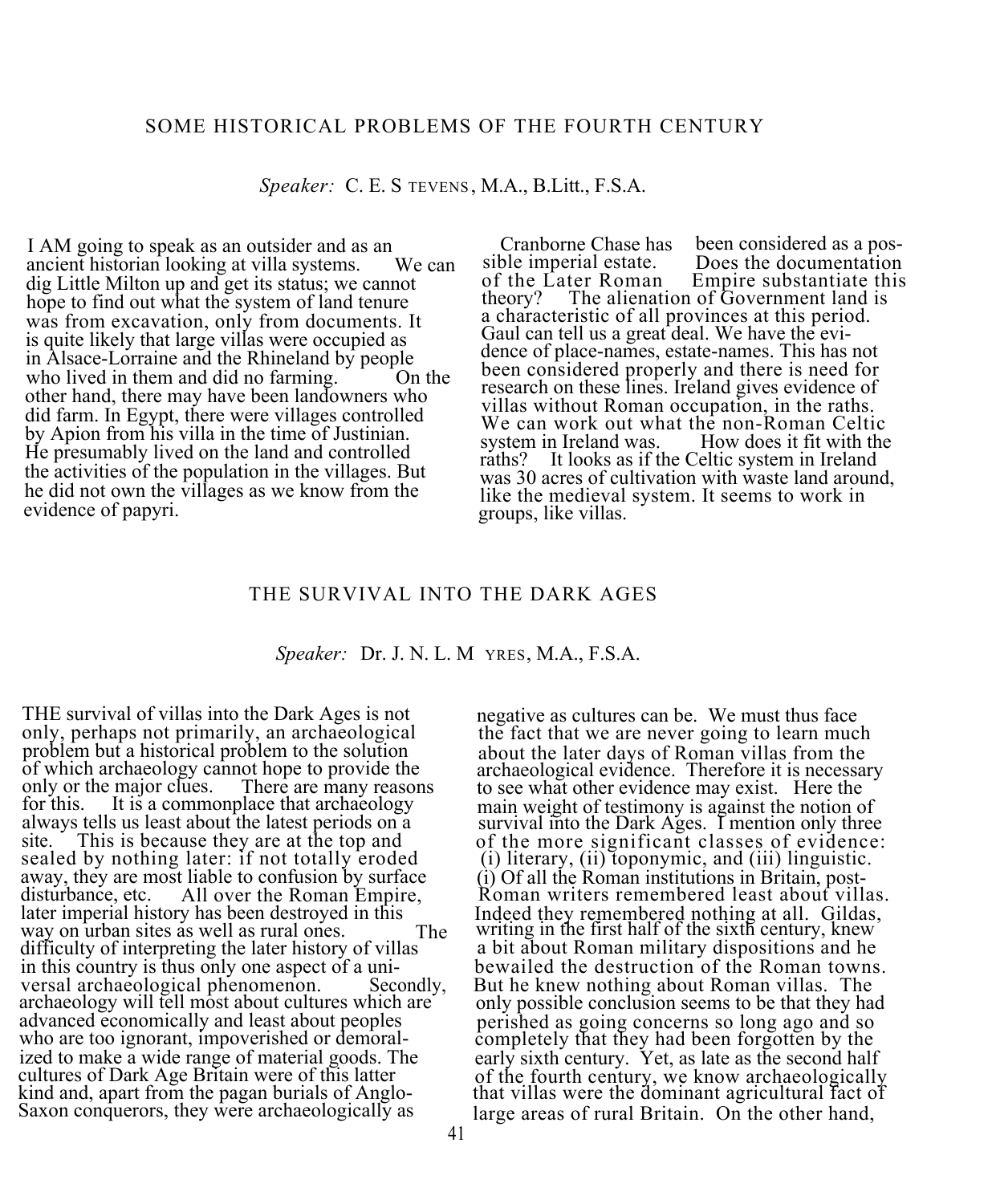Gildas does make at least one significant remark which may well be related to the collapse of the villa system. He speaks of a period of prospe He speaks of a period of prosperity shortly after the withdrawal of the Roman official authority and then of a period in which "the whole province lost the support of its food supplies except only for the resources of hunting." In other words, the province relapsed into a food-gathering economy, which can only mean that organized agriculture as practised on the great estates had ceased.

(ii) On the significant toponymic evidence I need do no more than remind you of what Mr. Stevens has already said. We know the sites of about 5 We know the sites of about 500 villas, but we do not know any of their names. This is in complete contrast to the situation in Central and Southern Gaul, where so many modern village names derive directly from the names<br>of the Gallo-Roman estates. It is inconceivable of the Gallo-Roman estates. that every single villa name should have perished if they had been going concerns or remembered even in the earliest years of the Anglo-Saxon period. The Anglo-Saxons were aware of many of the old place-names, especially those of rivers, forests, other natural features, and even ruined towns, but no one seems to have given them the name of a single Roman villa.

(iii) On the matter of language, it is important that historians and archaeologists should master the conclusions which Professor Kenneth Jackson<br>has recently placed before us in his Language and has recently placed before us in his *History in Early Britain.* I would draw your attention only to one relevant observation in his<br>work. Professor Jackson says that "the Angl Professor Jackson says that "the Anglo-Saxons met very few people who talked any sort of Latin at all during the course of the occupation of Britain". Do we realise the extraordinary significance of that fact, if it is true? Who did talk Latin in Britain in the later Roman period? We do not know much about the linguistic habits of the rural peasantry or urban proletariat. But there can be no doubt that the main Latin-speaking classes were those concerned with the operation of the villas and the organization of the Christian church. If Professor Jackson is right in saying that the Anglo-Saxons met few or no people of such classes, those classes must have virtually disappeared before the Anglo-Saxon settlement in the latter part of the fifth century.

It is against this overwhelming evidence from very different sources for the early destruction and collapse of villa economy that we must set the archaeological problem with which we are concerned. I would like to ask three questions:

(1) What do we, in fact, find in Roman villas which is relevant to the problem of how long they continued to function?

(2) What should we look for in future excavations?

(3) Against what should we be on our guard?

It used to be said that hardly a Saxon object had been found in a Roman villa. That is not quite true. Hybrid pottery has been found in one or two villas in the south and at least one in Lincolnshire, but there is still nothing to suggest that early Anglo-Saxon settlers themselves lived in Roman villas. It is important not to misinterpret this evidence. Would one expect the early Anglo-<br>Saxons to live in villas? We know from the later We know from the later literary evidence of *Beowulf*, etc., that Anglo-Saxon chieftains and their followers liked living in enormous halls where they ate and slept all together. They did not like buildings of typical villa type, partitioned into a number of different rooms intended for different purposes. Even in Gaul, where there is evidence for the continued existence of villa estates, in the sense of juridical and tenurial continuity, there is little sign archaeologically of Frankish chiefs living in Roman villas. The villas fell down or were used as stables and the chiefs built halls for themselves nearby.

The occurrence of late Roman coinage, and the extent of its wear and tear on villa sites is a matter of great importance which would require a separate lecture to itself.

The answer to the question of what should we look for in future excavation is, of course, "any conceivable stratified evidence", bearing in mind that it will always tend to come in the *first* stages of any excavation when it is easiest to misinterpret because we do not know what lies beneath. One moral may be drawn: never clear large areas never clear large areas of top soil from any villa site before you start going down, as you may be removing and destroying the answer to the question, how long did the villa continue to exist?

Finally, there are two things to guard against; first, the facile assumption in many excavation reports that the end of the site is certainly known e.g., "it was totally destroyed by fire", or "the buildings were deserted and fell down". It is in the nature of the case extremely difficult to be certain how any site came to an end. Evidence of fire is not necessarily evidence for destruction, and there may often be no means of distinguishing archaeologically between slow collapse and deliberate demolition. Secondly, facile deductions from the numismatic evidence. A coin series may give you positive evidence but it is well to remember that it does not tell you anything about the coins which were there but which you have not found. Endless historical uncertainties arise from that simple truth. The presence of coins on, or their absence<br>from, a site, may justify very different conclusions according to the nature of the site. Townsmen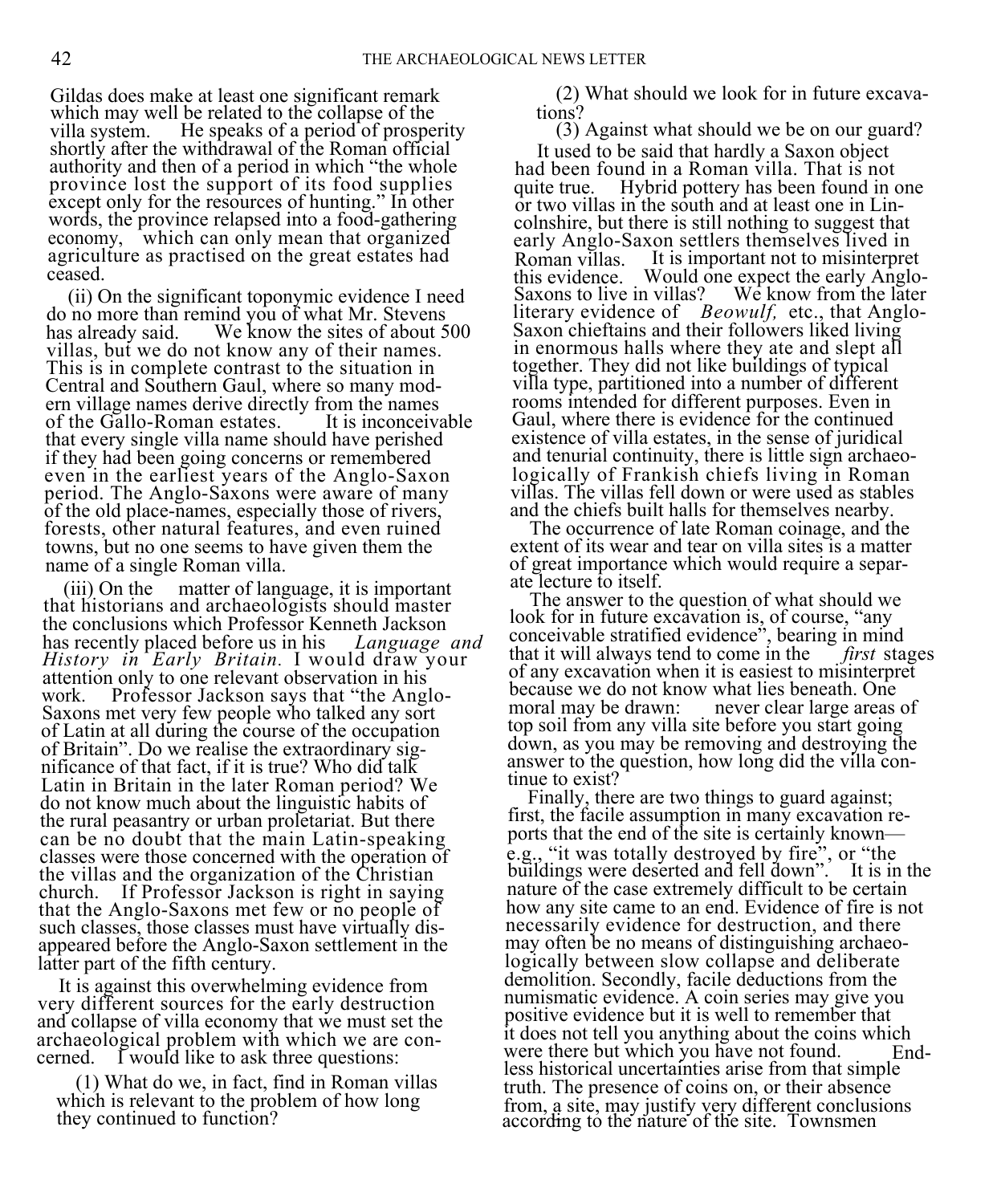may find it much harder to maintain their existence without coinage than countrymen; and some sorts of countrymen may find it much easier than others. For all these reasons, we should never be

disappointed if archaeology continues to contribute much less than we should wish to the solution of the problem of the last days of most of our Roman villas.

#### BUILDING AND CONSTRUCTION PROBLEMS

#### *Speaker:* PROFESSOR I. A. R ICHMOND, M.A., LL.D., F.B.A., F.S.A.

WHILE the structural problems of Roman villas in Britain would demand a longer discussion than is here possible, something short can conveniently be said about the villa as a type of building The attempt may be made to get away from the idea of an evolving type and to relate types rather to purpose or function, if that is possible; and specific examples will illustrate the point of view.

A very simple kind of house is represented by Lockleys, Welwyn,<sup>1</sup> and there are several examples of the same kind in the Verulamium district. It offers a picture of the first stage in Romanization of what had previously been an Iron Age site. It is an extremely simple house, and the only doubtful point about its plan is whether the row of post-holes along the front really belongs to it. Their position and spacing hardly fit the kind of building which lies behind them, and their presence raises the question whether there was an intermediate structure between the Belgic hut and the house. But the house itself is so simple in plan as to compel the realization that it is something very much more like the modest farmhouses with which we are familiar in the much later English or<br>Welsh landscape. Economically, too, it may be Economically, too, it may be. felt how appropriate to such a stage of transition, between the primitive Belgic hut and the much more elaborate type of Roman villa, this simple dwelling seems to be. Socially, in relation to Socially, in relation to the. family or the farming unit to which it belonged, it betokens a stage of development in which the family is still living together and working together as a unit, in a fashion felt to be perfectly natural. Other references have been made in this Conference to family working: and, if it were asked what kind of simple house would suit a semi-Romanized form of building, the Lockleys type might very appropriately fit the bill. It should be emphasised appropriately fit the bill. that, although this building has the rectangularity which we associate with the Roman work, its appearance as an upstanding piece of architecture would probably reveal many points not normally associated with Roman buildings. It is, for

instance, doubtful if the walls went very high or were more than half-timbered in the early stages.

The same type of plan recurs at Park Street, with the addition of a cellar, which, while structurally a highly Romanized thing, is in function not far removed from the storage pit.

Both these simple and early Roman villas may be compared with Garn, Llanychaer, Pembrokeshire, a seventeenth-century Pembrokeshire farmhouse illustrated by Sir Cyril Fox, which has a ground plan not fundamentally different from the Roman plan, and which is socially related to family working. They illustrate a type of villa very different from that usually appearing in text-books and yet so far removed from the Belgic houses which preceded it as to take its place of right in the context of the Roman villa. No less simple is the text of the Roman villa. stone-built example from Langton, East Yorkshire,  $\frac{3}{3}$  which belongs at the earliest to the third century. This also earns the right to the title This also earns the right to the title "villa", since its setting shows it to be a villa in the true sense of the word as a farm or agricultural<br>productive unit. As the general plan reveals. As the general plan reveals, house suceeds house; there can be distinguished a mill and threshing-floors, though many of the elements are difficult to relate precisely to one another. Underneath all these lie winding ditches, recognizable as the remnants of boundaries to<br>field and farm. There is also an early ditche There is also an early ditched. enclosure, probably for a timber building not yet recovered. These are the ditches, so often full of pottery and therefore datable, which, given patient excavation or good air-photographs, might be the means of working out an interesting sequence and learning much about the villa and its associated fields. This sort of task is particularly appropriate to a time when archaeology is becoming a costly activity and when local archaeological societies are asking themselves whether they can afford so expensive a form of historical enquiry. To cut a small section across an individual ditch, or to trace a system of ditches by cutting several sections, is a project not beyond the reach of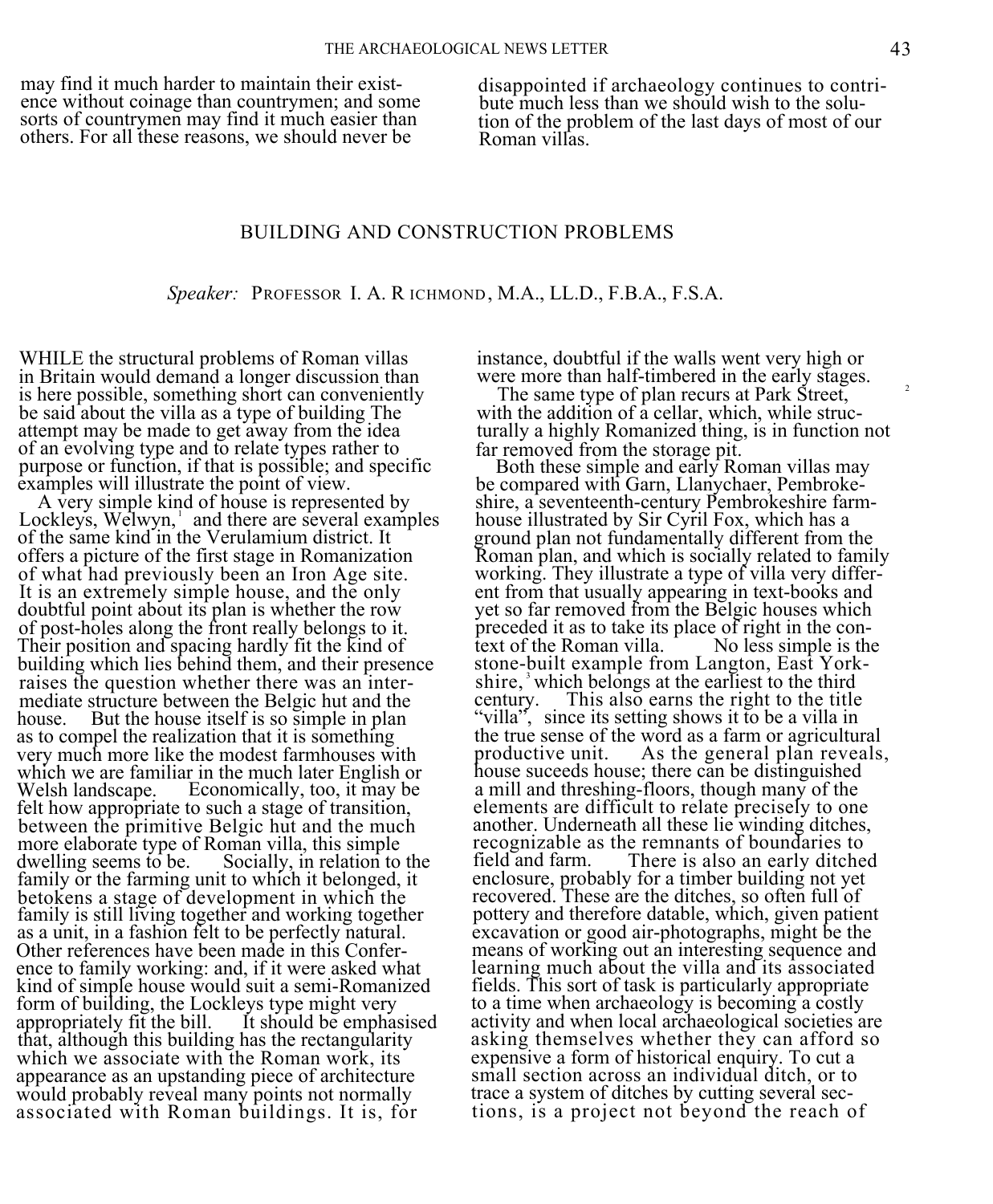individuals and societies of modest means. If it is objected that such work is rather dull, it may be said that the consequences are extremely exciting: and such a consideration might in the end fire the enthusiasm of those who get their excitement from a relic or a whole pot, and enable them to concentrate on a piece of work which would really advance archaeology.

Finally, among the simple buildings comes Iwerne, recently so brilliantly re-interpreted by Professors Piggott and Hawkes. The later-Roman version of these very interesting buildings is the kind of establishment which would not be out of place in the West of Ireland or the Highlands. with farm-house and cow-house inter-connected<br>under one roof. It represents a fascinating piece under one roof. It represents a fascinating piece<br>of social history. There must in fact be many There must in fact be many. such structures to be found and analysed at the lower end of our villa scale. No historian can despise them, and their importance is that they probably form much more the rule than the exception, in contrast to the larger villas.

Much higher in the scale is Ditchley.  $\rightarrow$  This house is one in which the family unit becomes something different. The large corner rooms represent special rooms thrown out from the rest of the house for<br>its owners. The stage is reached where the word The stage is reached where the working part of the household is becoming consciously separated from master and mistress. But what about other stages? Although the Ditchley exca-Although the Ditchley excavations told a great deal about the house itself and the associated late-Roman granary, they secured little information about the alleged barn in front of the building. What was this building like, and how did the entrance of the building go through it? Did the main drive pass through a timber gateway and the body of the barn into a courtyard? Or does the barn represent a system of walls to which more might have been added if<br>further excavation had been done? Although the further excavation had been done? air-photographs seemed to show so much, it is seldom possible to be sure that an air-photograph shows everything.

At Ely Racecourse, Cardiff, <sup>6</sup> is another example t really so different from Ditchley. It is fundanot really so different from Ditchley. mentally the same kind of house, which was in fact a very common one. The plan shows how intimately the house is connected with the slaves' quarters or barn, later cut off by a boundary ditch, and how a bath-house was in time added to the end of the barn. There is a developing Roma There is a developing Romanization, though it still falls far short of Mediterran-<br>ean standards; yet how interesting and how yet how interesting and how far removed is this modest advance from the squalid world which had gone before. Ely, too, offers an opportunity to comment upon alleged fortification It is not easy to believe in current<br>ery strongly. Ditchley shows that a examples very strongly.

villa might be walled and ditched, but that such enclosures were no more than a farmyard wall to keep out the chance marauder or wolf.

In the same series as Ditchley and Ely comes Hambleden.<sup>7</sup> It could be wished that more were known about the main house, and the time at which it changed direction and turned away from the sordid farmyard with which it was once connected. Here we can see a Romano-British farm in development, however difficult it may be to sort out with complete conviction the different periods and the question of how many of the numerous corn-drying furnaces were worked at the same<br>time and which succeeded which The lesson time and which succeeded which. which it teaches is plain: the moment there is anything like a complete excavation of these modest houses, which are halfway in style and size between the small buildings with which we started and the large  $villae$ , an economic un started and the large *villae*, an economic unit stands revealed. This is particularly clear at This is particularly clear at Brading, Isle of Wight, <sup>8</sup> with its fascinating mosaic pavements. Rich as the mosaics of the main house are, it is nevertheless quite evident that the place was primarily a farming establishment, because, on both sides of it, occur the barn-like buildings which, if found outside Pompeii or Herculaneum,<br>would have been termed villae rusticae. In the would have been termed *villae rusticae*. end the farm predominated, even in the main house, where a late corn-drying kiln was inserted into the verandah of the building.

An air-photograph of Little Milton, Oxfordshire,<sup>9</sup> mentioned already by two speakers, raises a different point. The house itself is evidently not at all unlike the Lockleys villa, with a back corridor and attached buildings. But, in association with it and aligned to it, appears a large number of paddocks or enclosures, defined by boundary ditches, while there is also a hint of something earlier which does not conform to them. It is this kind of clue which, if followed up, will eventually provide an answer to some of those questions<br>posed at this conference. It may tell us what t It may tell us what the field-systems of the Roman villa were really like.

The air-photograph of Ditchley exhibits the beginning of the same sort of thing. The drive comes out of the main house and ditches turn to left and right of the entrance. But these ditches overlie the remains of a field-system which has nothing to do with them, and resembles an earlier Celtic system associated with the villa. Such ditches, at either site, might well be tested for archaeological material. They illustrate how much has still to be learnt about the sites of which we know.

Such reflections might induce a return to such houses as Brading and Ditchley, and, in particular, to the associated buildings, of the type called the "Basilican" house. This type of barn building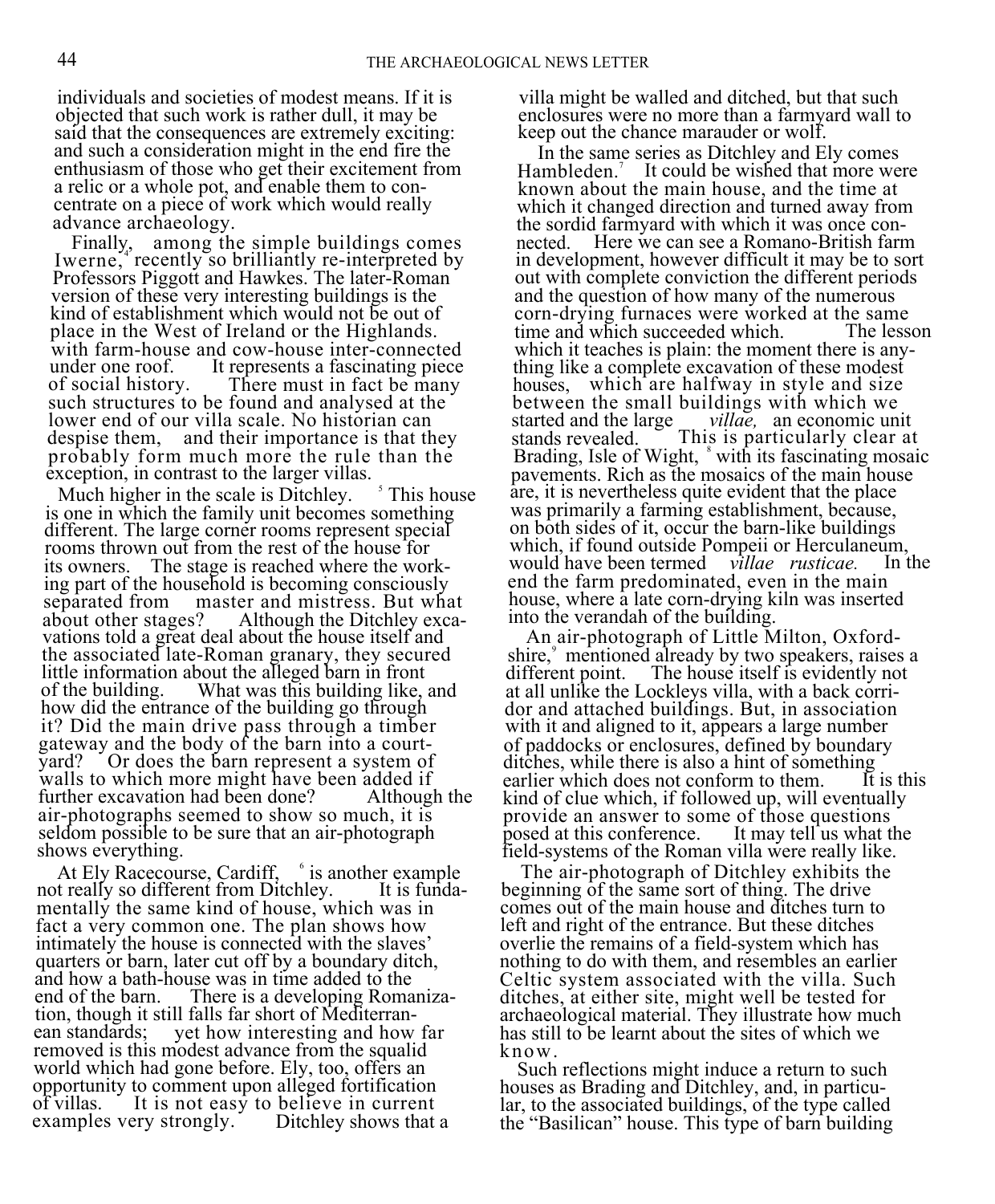is not confined to Britain, but is found in Gaul and Central Europe; and, although the latter examples are less numerous than the British, this may well<br>be due to pure chance. For these houses are n For these houses are not attractive to the spectacular excavator, but belong to the dull category which, though not rich in finds, tell much about social life and history. A great many of them are of late date, belonging mostly to the 4th century, but it is not true of all. At Llantwit Major, Glamorgan, "Dr. Nash-Williams has shown that the courtyard house and barn building attached to it, belong not to the fourth century but to the end of the second; it would seem that this Antonine barn building is the earliest which can be securely dated. It is true that there are barn buildings from which earlier objects have come, but it cannot be said whether these objects were specifically related to stratification in the building. So Llantwit Major may warn us not to assign all basilican buildings<br>to the later Roman period. The type was one to the later Roman period. eminently suitable for the combined housing of stock, tools and slaves.

Clanville, Hampshire,  $\frac{11}{11}$  is the same kind of building, though elaborately fitted-up with heated rooms<br>and mosaic pavements. It is difficult to say with It is difficult to say with<br>ssociated. The enclosed what kind of farm it was associated. yard and walls suggest a stockyard. The interpretation of the inscription to Carinus is also difficult, and the suggestion that it was a milestone is not compelling.

But the general questions raised by the basilican villa are these. Years ago, this writer produced a facile paper upon the basilican dwelling and pointed out its similarity to other timber hall-like dwellings. But a similarity is not necessarily a connection. It is necessary to know where this It is necessary to know where this type of building comes from, and it is not certain that even Mayen in the Eifel provides the answer. In Britain an early example, securely dated and securely established, is required before it is possible to talk of origins and distribution of the type<br>in the Imperial provinces. What is wanted, as in the Imperial provinces. was mentioned this morning, is a careful review of existing finds from all the Romano-British examples of the basilican building. If one is found to be yielding early material in quantity, there would be a strong case for selective excavation to test whether the building was the first on the

ground or an earlier one lay underneath it. The great addition to our knowledge in recent years is the fact that buildings of this type were still being erected in the second half of the fourth century, as at Denton, Lincolnshire. <sup>12</sup>

As for the larger type of villa, such as Chedworth, it may be deplored that so magnificent a<br>site is not fully excavated. There is in a sense all site is not fully excavated. the more to know about the building because it is a villa about which so much is already known. Chedworth introduces what is called the courtyard type of house, with a multiple series of rooms related to back and front corridors. many examples of this, both in Britain and on the Continent, especially in north-west Europe. But Northleigh, Oxfordshire,  $13$  reveals an earlier house underneath the courtyard house, with an earlier<br>bath-house attached to it at the corner. The really bath-house attached to it at the corner. exciting fact at Northleigh, however, is the discovery of the great range of work-a-day buildings to the south-west. The buildings are on a scale that reminds us of Continental sites like Nennig in<br>the Moselle valley. These outbuildings tally and These outbuildings tally and coincide with the great house, but their purpose is unknown, and it is uncertain whether the large building fits into them or whether they fit another<br>building underlying it. Even this largest type of Even this largest type of. house, however, is revealed as an economic unit. In the Imperial provinces the country house for pleasure was very rare, and whenever th e archaeological surroundings of a villa are known, evidence for agriculture seems to appear. Even Woodchester. Gloucestershire,  $\frac{1}{4}$  with its magnificent dining-room and ornamental gateway, is approached through a court of work-a-day buildings resembling barns, with a corn-drying kiln at the end of one of them.

In conclusion, it must be clear how desultory is<br>in knowledge of the whole matter. If this conour knowledge of the whole matter. ference has any purpose, it is to see how much has yet to be learnt on all sides of the problem. We know very little about it, and that little is too often the shadow rather than the substance. But two lines of action emerge. There is much to be done in revising our information upon existing examples by means of selective excavation to clear up sequence, dating and purpose. In large-scale work, the crying need is a full-scale excavation of a large villa with all its subsidiary establishments.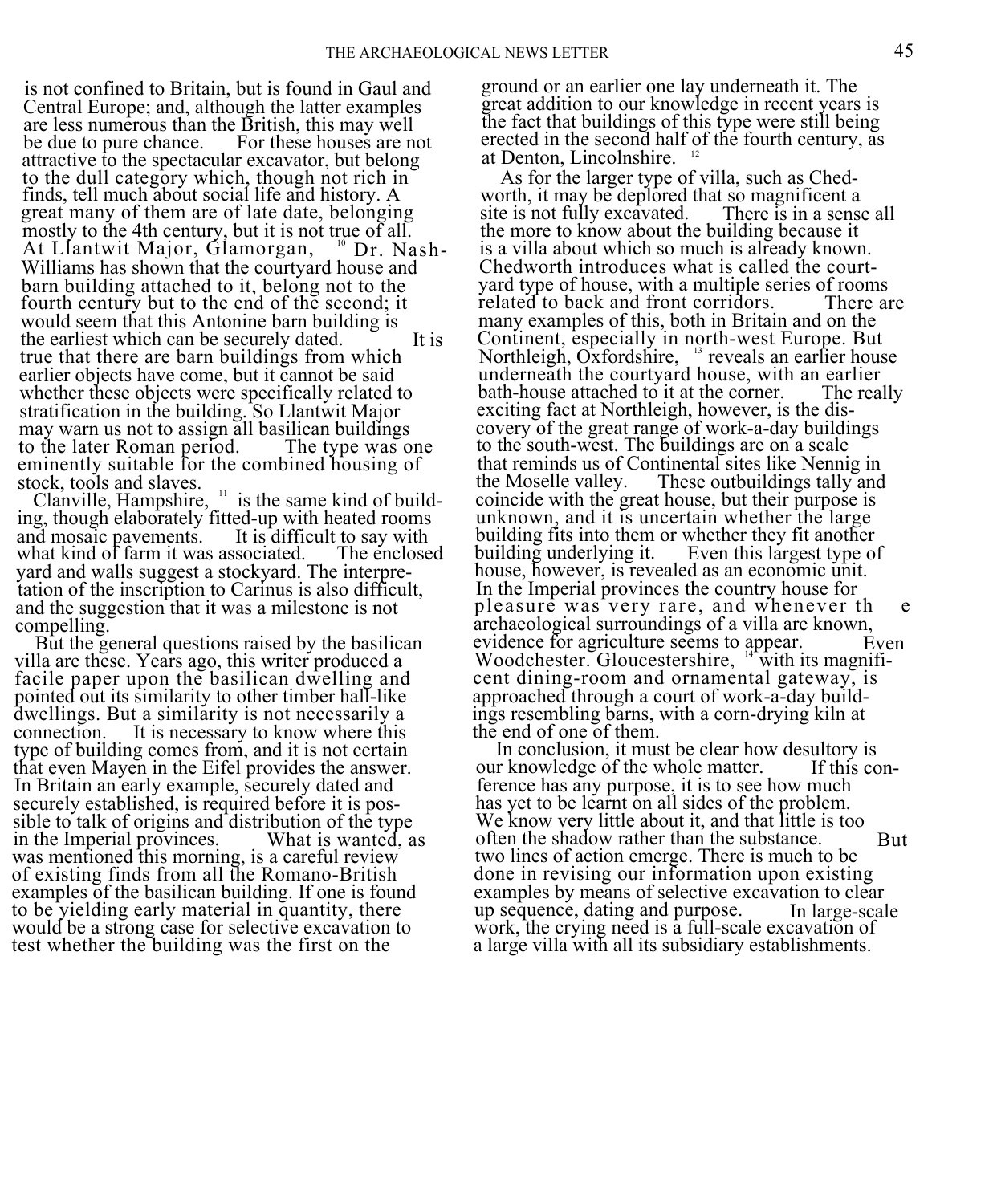#### FURNITURE, FURNISHINGS AND FITTINGS

#### *Speaker:* Miss J OAN LIVERSIDGE , M.Litt., F.S.A.

MOST Roman villas produce very little in the way of small finds and so far most of our evidence for the furnishings of Romano-British houses comes from such towns as Silchester, Caerwent and Dorchester. We also possess other valuable sources of information in the reliefs showing funerary banquet-scenes on tombstones from York and Chester, and in the statues and carvings of seated figures found in various parts of the country. From such material we can deduce that the furniture used at this period included chairs, couches, and small three-legged tables.

For example, a small wicker chair appears with other furniture on the tombstone of Julia Velva at York, and as the seat for the statues of mothergoddesses found at Housesteads, and of the Fortuna at Birdoswald. Chairs of this type had rounded backs made in one piece with the sides, and were set on rectangular or semicircular bases. In a lifesize model from a tomb at Cologne the artist has carefully copied the pattern of the original wickerwork and rendered the seat-cushion faithfully. When this pattern is absent from the chairs depicted on carvings, as on the tombstone from Murrell Hill, Carlisle, presumably the chairs were made of wood rather than of wicker. This distinction between chairs with wickerwork patterns and those without has also been noted on reliefs from other parts of Europe.

Two folding stools of iron with bronze decorations have been recovered from barrow-burials, one at Holborough, Kent, <sup>1</sup> the other at Bartlow, one at Holborough, Kent, Essex.<sup>2</sup> Wooden benches have naturally not survived. A stone bench-end, which may have supported a wooden or stone slab-seat, was found in the baths at the fort at Mumrills;  $\frac{3}{3}$  and something of this kind might well turn up in a villa excavation. Our best evidence for couches comes from the funerary banquet-scene; and the tombstone of Aelia Aeliana found at York shows the characteristic head- and foot-boards, and also the high back,<sup>4</sup> a feature which is present on many of the British reliefs. The legs are decorated with mouldings, and it is interesting to recall that a similar small leg made of Kimmeridge shale was discovered at Silchester.

In front of the couch we see a small table with three bandy legs, a type of table found in Italy and most of the provinces of the Roman Empire made in wood, bronze, or marble. British sites have produced a unique series of fragments of legs from such tables made of Kimmeridge shale. To modern eyes, the choice of this material seems strange, for Kimmeridge shale, when freshly cut, resembles slaty coal. Polished and oiled, however, it would have a more attractive appearance, and armlets and other shale objects had, of course, been popular in this country since the Neolithic period. The only shale-working centre so far known is that in Kimmeridge Bay, near Purbeck, Dorset; and by Roman times the lathe had come into use there for turning the table-tops. At present fragments of shale furniture have been found as far afield as Caerleon, Foscote in Buckinghamshire, and Rothley in Leicestershire.

The most complete example of a shale table-leg is the one found in a rubbish pit under the hypocaust of a Roman House in Colliton Park, Dorchester. It is decorated with an animal's head with forward-pointing ears, an open mouth and a lolling tongue, the latter being extended in an unrealistic and very uncomfortable manner to join the leg which swells out to meet it. Behind the animal's head is a small notch into which may have fitted a stretcher bar; below the head is a band of fluted ornament; and the whole leg terminates in a claw foot.

Part of a smaller leg comes from the villa at Frampton, and a larger piece was discovered at the Preston villa, near Weymouth. Another very fine head with stylized mane ornaments a fragment found in a well at the villa of Rothley in Leicestershire. Obviously this decoration is inspired by classical prototypes, and the nearest parallel to it appears on a complete wooden table<br>found at Herculaneum. <sup>6</sup> Here we have anima <sup>6</sup> Here we have animal heads with slightly extended tongues and the same kind of fluted ornament, features derived no doubt, from the beautiful Pompeian marble tables with their finely modelled heads of lions and panthers growing out of bands of acanthus foliage. None of these heads, however, have the elongated heads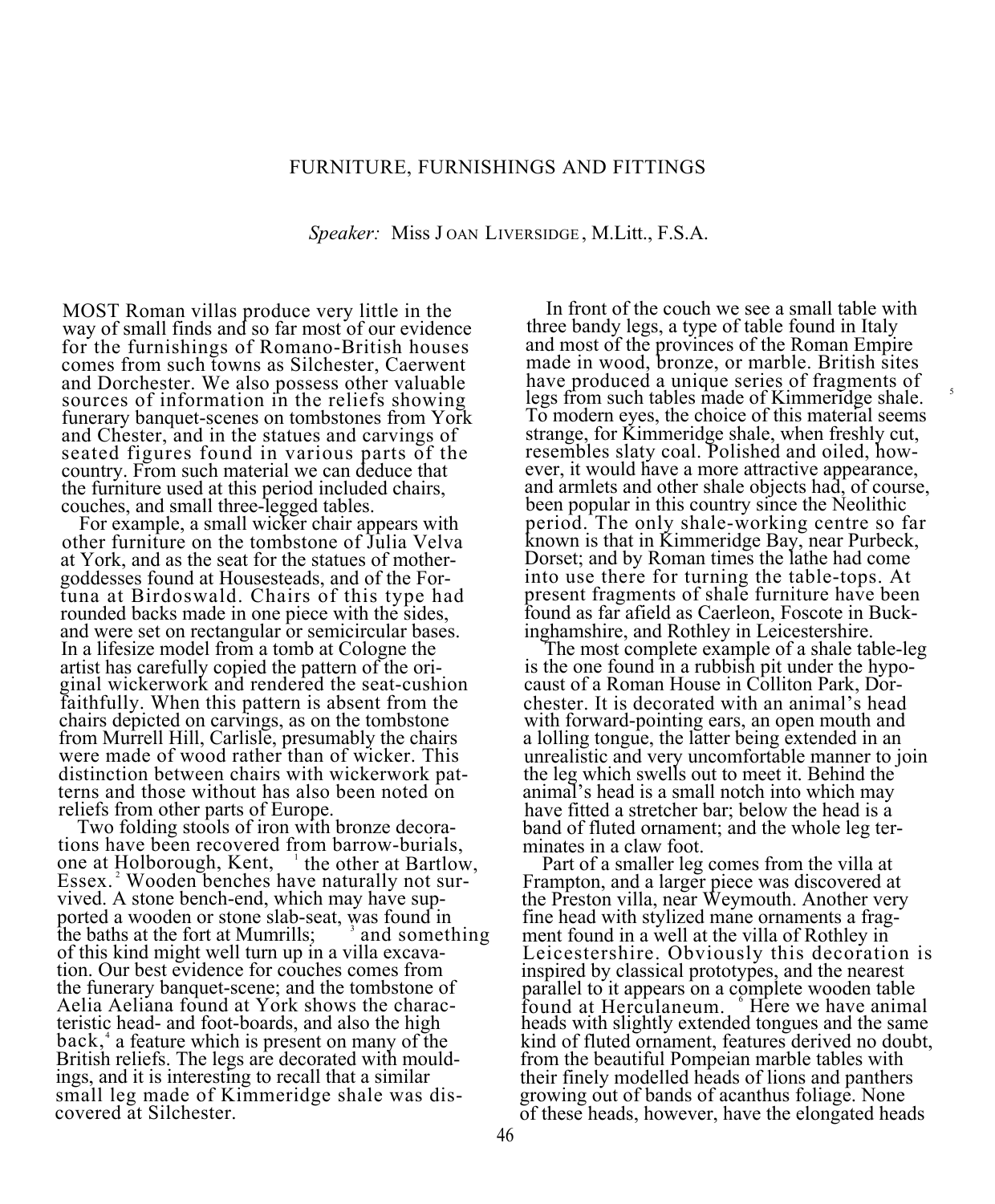of the Dorset beasts, and a closer parallel to them can be found in a Pompeian table-support carved with representations of winged griffins. Here also are the pricked, pointed ears of Dorchester, the stylized mane of Rothley, and the claws with long toe-nails best seen in this country on a shale clawfoot from Silchester. These likenesses are so striking that we may wonder whether the griffin was the beast which inspired the Romano-British craftsmen, especially as its rather uncanny appearance and strange combination of features might well have appealed to the Celtic taste.

There are other fascinating aspects of the decoration of these shale table-legs; their intrinsic interest stimulates us to hope that more fragments may be recovered in the course of future excavations, and that these may throw light upon the date of their manufacture, for few of the examples already found are dated. Silchester and Caerwent have produced pieces of two table-tops. shale, which may have been used as a decorative veneer for couches, or for the lower parts of walls, are also sometimes discovered. Wells and rubbishpits are a happy hunting-ground for fragments of this kind, and also for any bits of woodwork which may have survived in damp surroundings. We may hope to find some day in such a place the remains of a worn-out wicker chair, or the leather<br>thongs of a couch-seat, as well as such items of as well as such items of household equipment as iron tools and pewter vessels.

Although no evidence in the shape of actual remains survives, we must presume that plain wooden tables, stools, and cupboards, were used in the kitchens and working-quarters of our villas. Supports of upright stones found in the room identified as the kitchen at Spoonley Wood, <sup>7</sup> may have carried a flat table-top of wood or stone; and relics of this kind, and of anything in the nature of stone shelves or brackets, are worth watching for. A few well preserved hearths might also give us more detailed information about cooking arrangements.

Wooden chests and caskets of various sizes with metal fittings seem also to have been popular; and bronze locks, hinges, strip-ornament, drop handles, and small feet, as well as pieces of bone inlay often come to light. A family treasure-chest discovered at Silchester had been buried in a flint-lined cavity<br>under a tessellated floor. Made of wood which under a tessellated floor. has, of course, failed to survive, it had stood on pieces of flanged tile to protect it from the damp earth. The lid was strengthened with three stalwart iron bands and hinges, and the lock plate, key and iron handle were also preserved. <sup>8</sup>The contents, alas, had vanished. Traces of another iron-bound box were found in the villa at Brislington, Somerset.

For soft furnishings the evidence is very slight. That the Romano-Britons used rush mats, and covers and door curtains of homespun seems probable; and bolsters, cushions and mattresses appear on the couches carved on the tombstones. These were, no doubt, stuffed with wool, feathers, straw, or other vegetable material. It is believed that a cushion stuffed with chaff and decorated with bronze ribbon was burnt along with the folding stool at Holborough. A wide choice of textiles, either imported or made in Britain, was probably available to shoppers in the big towns, and the small textile fragments which are sometimes found in excavations well repay careful treatment and examination. The pattern of a piece of cloth of late first-century date has left an impression of itself on a tile from the Ashtead villa; and a scrap of cloth with a herringbone weave was retrieved from a well on the Roman site at Huntcliff, Yorkshire. <sup>"</sup> Small leather fragments showing signs of stitchery, like the gilded specimen recently found on the site of the London Mithraeum, may possibly have belonged to the upholstery of chairs and couches: clues of this sort may prove invaluable.

Apart from painted wall-plaster and mosaic pavements our knowledge of the decoration of Romano-British villas is very limited. Their exterior walls were frequently plastered and painted red and white; the crest and ridge-stones and carved finials from the roofs of stone-built houses turn up occasionally; and the dwarf pillars from low corridor-walls sometimes have decorative mouldings. Possibly the remains of the columns excavated at Ditchley supported the cornice of a facade of fourth-century type, a n d stone slabs with edges carved in various patterns found at King's Worthy,  $\frac{12}{12}$  Tockington," Painswick<sup>14</sup> and other sites may also have formed part of cornices. Fragments of statuary and carved reliefs are also occasionally recorded. Items of this kind are especially valuable, since they give us a vivid idea of the appearance of villa buildings.

Traces of wall mosaic are rare in Britain, and Wingham is the only site where it has been found *in situ.*<sup>2</sup> Another form of wall decoration occasionally found is *opus sectile.* The clearest traces of a floor in this style come from Angmering, where triangular, oblong, and kite-shaped pieces of coloured stones of the Wealden series, Sussex marble, and white limestone from north Italy were found, some worn by use. <sup>16</sup> That there were wallveneers of local marbles imitating those popular at Pompeii and Ostia seems a very probable conjecture, and I have already mentioned the possibility that pieces of Kimmeridge shale were used in this way.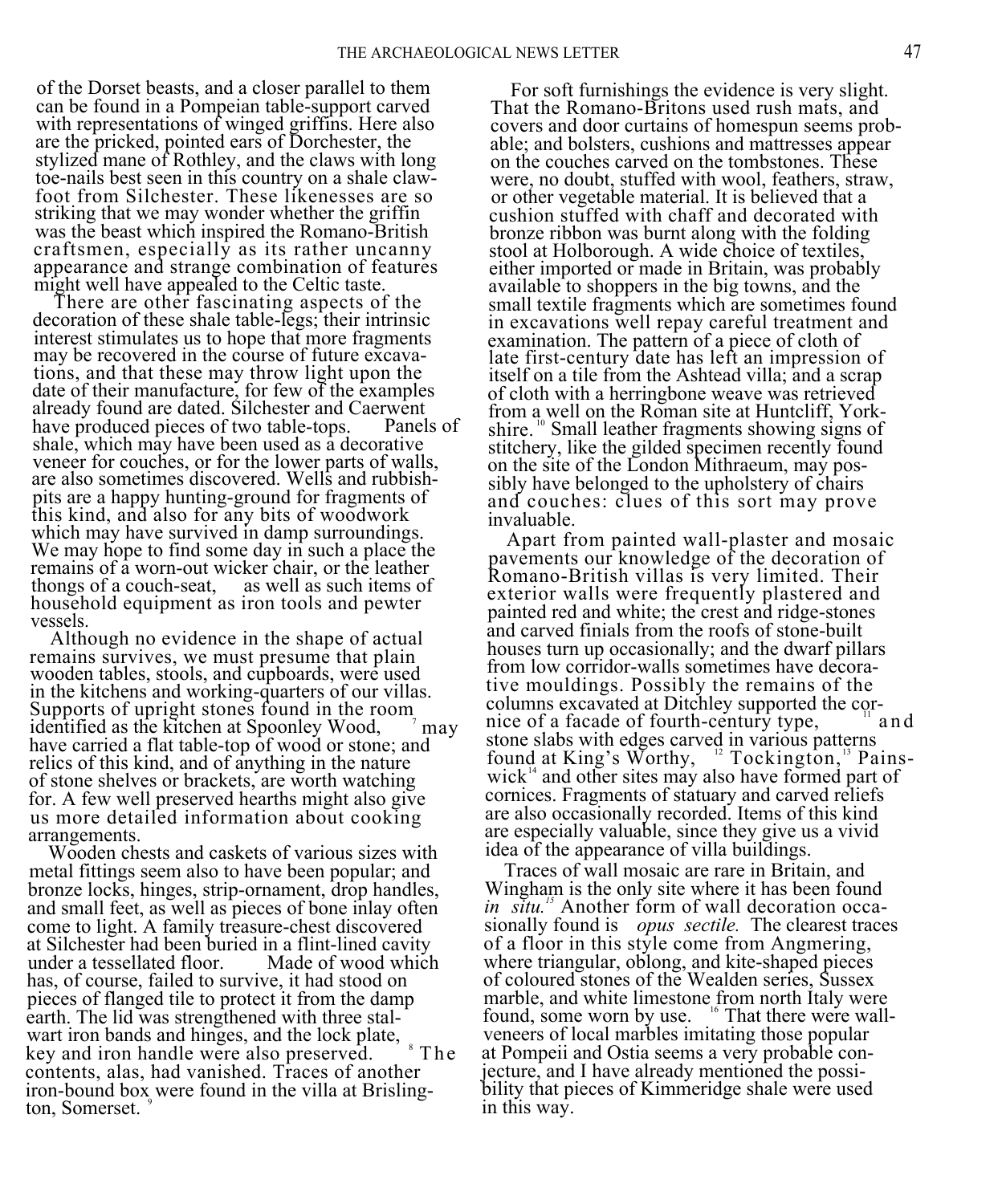Unlike mosaic pavements, the remains of Romano-British wall-paintings have received little attention from students so far. Owing to its fragile nature and usually fragmentary condition it has been held to offer little of artistic value, and until recent years only a few pieces with definite patterns on them were preserved by excavators, and the rest was just thrown away. Occasionally the discovery of plaster is mentioned in excavation reports, but usually without detailed description or comment. The result is that our museums are full of tantalising pieces of plaster of the very greatest interest, with little or no information available about the circumstances of their discovery. In 1848 Richard Neville excavated a villa at Ickleton in Cambridgeshire and found a large quantity of plaster from the walls of rooms which, he says "appears to have been ornamented with a ground of deep rich red, divided into panels by borders of various colours, in which were inter-<br>spersed birds, flowers, stars and other fanciful spersed birds, flowers, objects."

We are fortunate to have even this much of a description, especially as some pieces of the plaster survive and are now in the Cambridge University Museum of Archaeology and Ethnology. Among the "fanciful objects" are the following: a fragment which seems to depict the end of a building, outlined in black on a brown ground with a red tiled roof; a design of roses painted in various shades of red, with green leaves, on a curved piece of plaster which, perhaps, came from an apse or<br>a window-splay; and the foot and part of t and the foot and part of the drapery of a dancing figure, perhaps a nymph or maenad of the type shown on some of the small dishes in the Mildenhall treasure. The foot is eight inches long, so it must have belonged to a figure about five feet tall, and it is all that survives of what must once have been an imposing large-scale figure-scene.<sup>18</sup> How much more of it is still lying about the site, or was thrown away during the excavations, one can hardly bear to speculate. So far it is a unique discovery in Britain. One thinks at once of the figure-scenes from the walls of Pompeii and Herculaneum; and while it is perhaps unlikely that this painting attained to Italian artistic standards, if one not very rich or important villa can produce work of this high order, it is legitimate to wonder what some of the large houses in Somerset or Gloucestershire may not<br>have in store for us. Indeed, one Gloucestersh Indeed, one Gloucestershire house, that at Comb End, actually produced remains of a large-scale painting showing the feet and lower parts of the bodies of human figures moving about between the pillars of a building. But this is only preserved for us today in a drawing made by Lysons, none of the actual plaster having survived.

Faces and portions of the human body on a smaller scale have been found on other sites<br>including the villas at Otford  $\frac{20}{20}$  and Box; but the including the villas at Otford discoveries which give the best ideas of paintings of this type, and which have certainly revolutionized the study of wall-plaster in Britain come from the Kentish villa at Lullingstone. Here the destruction resulting from a fire caused the painted walls of an upper room to fall into the cellar beneath, and we now realize that these walls were decorated with a series of six richly dressed human figures, some of them standing with outstretched hands, set between the pillars of a colonnade which had either a coffered ceiling or a tiled roof, and a dado of flowers below. The attitude with outstretched hands is that of the early Christians at prayer and is familiar from many a catacomb painting; and the Christian character of these figures is clinched by the discovery of two beautiful painted representations of the Chi-Rho, each placed in the centre of a wreath of flowers, which come, one from the same room, the other from an adjacent chamber.

Since the Lullingstone discoveries are so well known I now turn to the practical lessons they have taught us about research on wall-plaster. To begin with, they were found in hundreds of fragments and in a state of apparently hopeless confusion. Luckily their importance was realised by the excavator, Lt.-Col. G. W. Meates, and he enlisted the aid of Mr. Cregoe Nicholson, with a view to attempting to put this gigantic jigsaw puzzle together. We owe Mr. Nicholson a tremendous debt for the years of devoted work—often very tedious and disheartening work—which he has devoted to the Lullingstone paintings, and his brilliant success shows what can be achieved by such patient sorting and piecing together by a keen and experienced eye. The great lesson to be learnt from work of this kind is that all the painted plaster found during an excavation must be kept, whether it appears to have a pattern on<br>it or not. Very often cleaning reveals a fai Very often cleaning reveals a faint smudge of another colour on the edge of a fragment which otherwise may show only the plain red, black or white of a background; and one such smudge may provide the clue from which quite an elaborate reconstruction can be worked out. Any concentrations of plaster fragments should be kept together and fully labelled, and walls should be carefully watched as they are excavated, in case some of the plaster may still be attached to them. Most of the plaster in our museums has no chronological value. But Lullingstone has produced paintings of several different periods all securely dated; and the same is true of a few other recently excavated sites. Evidence of this kind is urgently needed.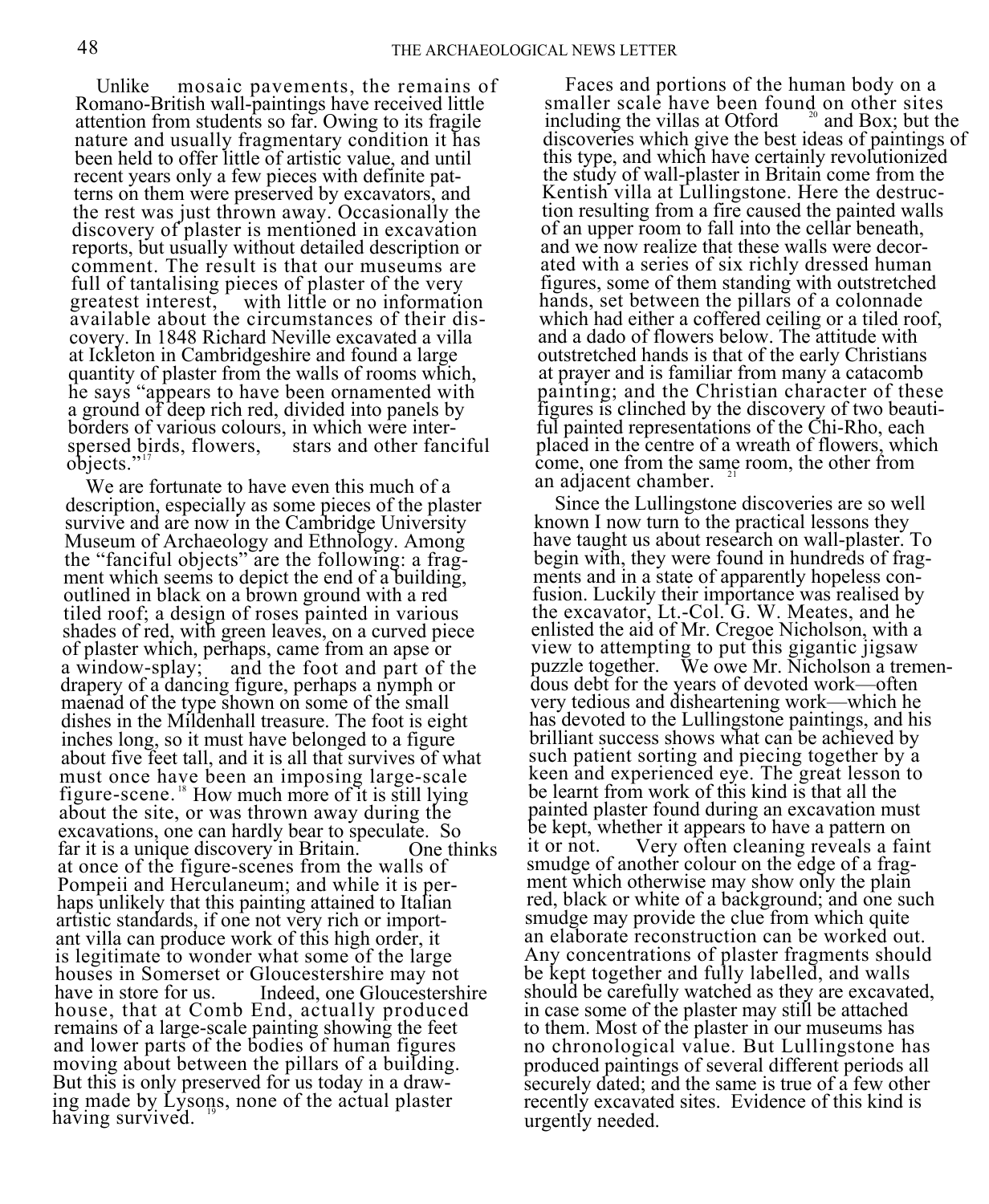Not all villas aspired to figure paintings on their walls; and various gay designs of panelling with leaves and flowers or geometric motifs are much more often found. Usually the decoration started at ground-level with a plain band of colour and above this came a dado two or three feet high of multicoloured stripes and bands. Sometimes this was divided into small panels imitating wallveneers and consisting of plain grounds splashed with paint, to give the effect of imitation marble veining. Fragments with these splashes of colour have come to light at Box,  $\frac{2}{3}$  Bignor,  $\frac{3}{3}$  and about twenty-five other villas.

Above the dado the wall was usually divided into panels outlined by fine lines: and the reconstruction by Artis of a wall at Castor shows such<br>a scheme with pillars separating the panels.  $^{24}$  More a scheme with pillars separating the panels. often borders of geometric motifs, or leaves and floral scrolls were used instead of pillars,  $25$  outlined with beaded lines. Occasionally small human figures or animals or some geometric design occupied the centre of the panel.

These are only a few of the motifs found painted on British plaster. Designs are many and various, and the same designs are sometimes found on more than one site. Certain motifs, such as the beaded line used to outline panels, and a twisted line which may be called the "barley-sugar-stick" motif, occur in other Roman provinces. As research progresses we shall no doubt collect many more patterns with continental parallels.

This leads to speculation as to how much we are likely to learn about the achievement of the British wall-painters. Perhaps we may asume that, like the mosaicists, they used pattern books which could have been brought to Britain by artists (some of them possibly from East Mediterranean lands) who settled down in the towns and took on pupils or apprentices. How long did fashions current in Rome and Pompeii take to reach Britain, and to what extent did they appeal to the British householder? The subject matter of some of the mosaic pavements and such a find as the Virgil quotation painted on the walls of the Otford villa show that classical literature and mythology interested many people in Britain. These elaborate and sophisticated themes must have been

deliberately selected, often, no doubt, at no small cost, by villa-owners, to decorate bathroom or dining-room.

Commissions of this type would be confined to the upper strata of the population, but even the poorer less-educated people seem to have wanted gaily painted walls; and as happens today, father seems to have learnt how to do a bit of decorating, even in such villages as Woodcuts or Park Brow.

The quality of the work varies enormously. In some cases we can distinguish the incised guide lines for the edge of a stripe, and also see where the painter's assistant completely ignored it. Occasionally one fragment will show paintings of two periods superimposed one above the other. The composition of the material used as a backing for the plaster, a factor which also affects its quality, is an interesting subject for investigation. Sometimes the back of a plaster fragment bears the impress of the timber or wattle and daub walls, or of the flue-tiles, to which it was attached, and these accidental "patterns" may help in fitting pieces together. The problem of crumbling and of the general fragility of the material can now be overcome by soaking it, after cleaning, in a solution of bedacryl dissolved in toluene for twentyfour hours. This hardens the plaster without altering the colour-values.

Finally, what do we hope for in future as a result of plaster research? Surely a careful and comprehensive collection, study and publication of all existing material. One difficulty arises from the wide range of colours encountered; something in the nature of a standard colour-chart would be<br>an extremely useful thing to produce. Again. an extremely useful thing to produce. many of the motifs are difficult to describe clearly and adequately in words; they must be photographed, and that soon raises problems of finance. Line-drawings can suffice for some illustrations; but in copying a rather smudgy unidentifiable pattern, it is very difficult to produce an intelligible<br>and accurate drawing. However, as more plaster However, as more plaster is published we shall gradually build up a corpus of comparative material which can be used for cross-referencing, and meanwhile publication in some form, even if it can only be a very summary form, is essential.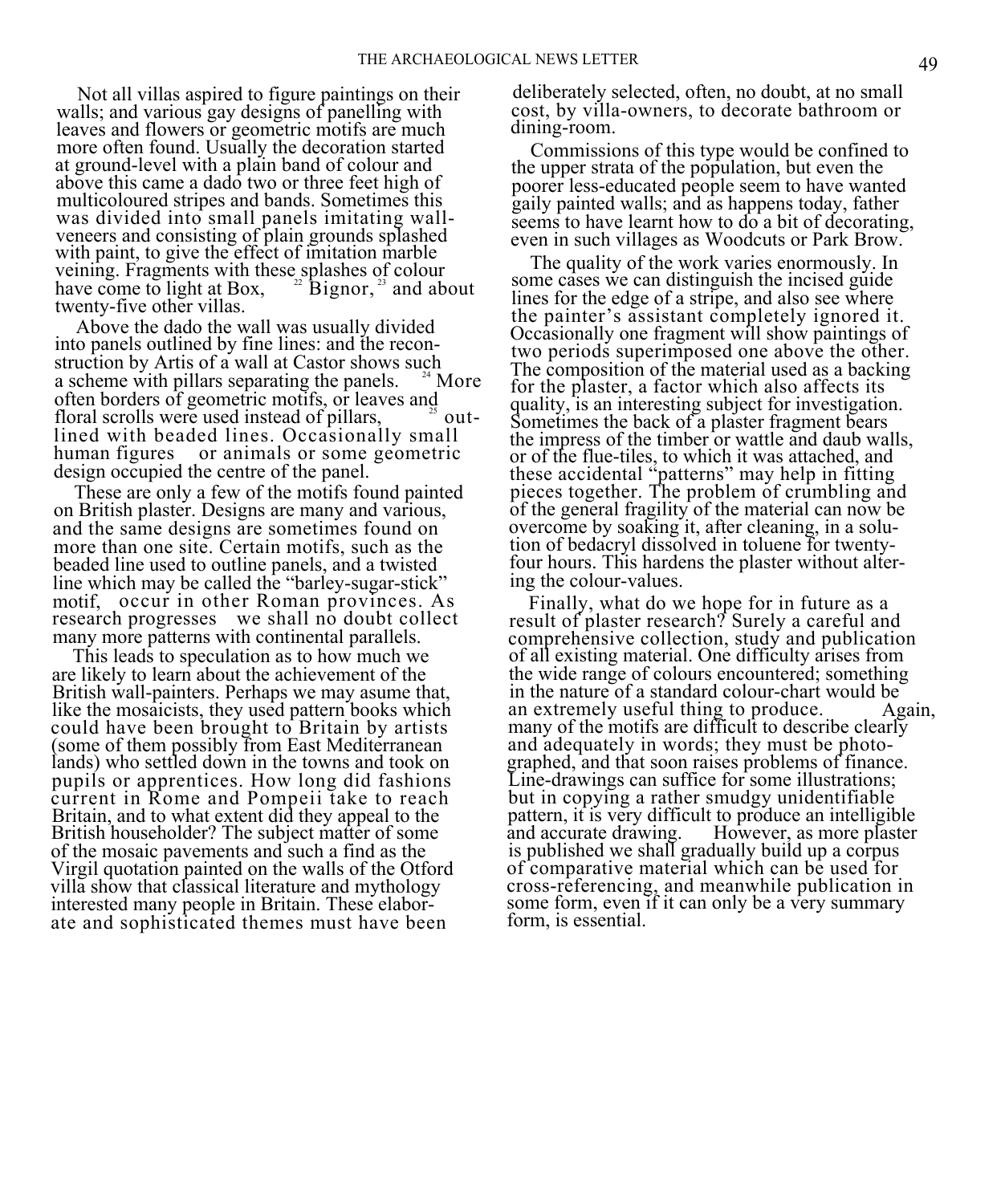*Speaker:* Dr. DAVID SMITH, B.A.

SOME 360 out of a total of about 600—or 60 per cent—of the Roman mosaics recorded in Britain<br>belonged to villas. At first sight these figures At first sight these figures. suggest that the importance of the contribution of the villas to the study of Romano-British mosaics should more than equal that of the towns. This<br>is not so, however, for two reasons. In the first is not so, however, for two reasons. place, the figures include very many imperfectly recorded and often now destroyed mosaics, of which by far the majority belonged to villas. Secondly, very few villa mosaics have so far been dated on external evidence, and none of these is earlier than the fourth century, whilst it is probably safe to suggest that most, perhaps even all, of the rest can be ascribed to the same period, on the evidence of their style. It follows that the villa mosaics by themselves do not furnish material to illustrate the history of Roman mosaic in Britain, and it may well be, in fact, that for this the towns will eventually prove a more fruitful source than the country houses, at least for the earlier periods.

There are at present two serious gaps in the record. Not a single town or villa mosaic i Not a single town or villa mosaic in Britain has yet been proved to date from the first century or from the third. It is possible, of course, that no mosaic pavements were laid in Britain before the second century. But what happened between the second and the fourth? Can the industry have lapsed entirely between 200 and 300? But if so, where did the craftsmen of the fourth-century revival come from? The pavements themselves afford good grounds for believing that most of the fourth-century *tesserarii* were Britc *tesserarii* were Britons trained in their native province. They worked in a number of local styles, of which at least one that of the Orpheus pavements of the south-west was already in being by 297, or very soon after, at Cirencester. This style, and others, must su This style, and others, must surely represent the fruit of local traditions which were<br>developing before 300. Sooner or later some Sooner or later some pre-Constantinian, post-Antonine mosaics should turn up somewhere.

There is already abundant material for study, but what is lacking is sufficient dated material. No doubt this will come in due course as fresh sites are dug. But I would like to recall that But I would like to recall that at Lydney Park and at Denton, Lincolnshire, it has proved possible to date pavements previously uncovered and recorded as long as 150 years ago,

in spite of the fact that in the interval many of<br>them had perished. It should still be poss It should still be possible. therefore to recover evidence for dating many other pavements which were unearthed and<br>recorded by our predecessors. Many villa sites recorded by our predecessors. might still yield such evidence if re-excavated. Hampshire, Horkstow and Winterton in Lincolnshire, East Coker, Nunney, and Pitney in Somerset, Bignor in Sussex, Pitmead in Wiltshire—these are only a few of the important sites where re-excavation, if possible, might still be rewarding.

Here I would like to mention a peculiar difficulty which may arise in the excavation of a mosaic, one which has not been noted before, so far as I know, and is indeed far from being obvious. It can best be illustrated with an actual example. In 1738 the patterned pavements of the villa at Great Weldon, Northamptonshire, were uncovered and carefully drawn and engraved. In 1953 there came the opportunity to re-excavate them, but by then one of the pavements had been ploughed away; not a *tessera* remained *in situ.* Its foundations, however, were still intact and yielded a coin of 177-178, while below them was a strew of rubbish containing first- and second-century pottery from an earlier house on the same site. A *terminus post quem of c.* 200 was thus indicated for the later house and its mosaics. But it hanfor the later house and its mosaics. pens that only a few miles away, at Great Casterton, a pavement of a pattern identical with the lost Weldon mosaic has been securely dated to the second half of the fourth century. The correspondence in pattern at the two sites was exact; both pavements must have been laid by the same firm and from the same pattern book. It would be quite unreasonable not to regard them as belonging<br>to the same period. Clearly, then, the Weldon Clearly, then, the Weldon mosaic was either a late innovation in a building already about 150 years old, or it was a late fourth-century replacement of an earlier mosaic of which no trace remained in 1953.

This raises an important structural question. There are grounds for believing that in the construction of a new building the laying of the pavements was one of the last operations, coming after the plastering of the walls. But what happened if, in the course of time, the original mosaics were removed and new ones were laid in their place?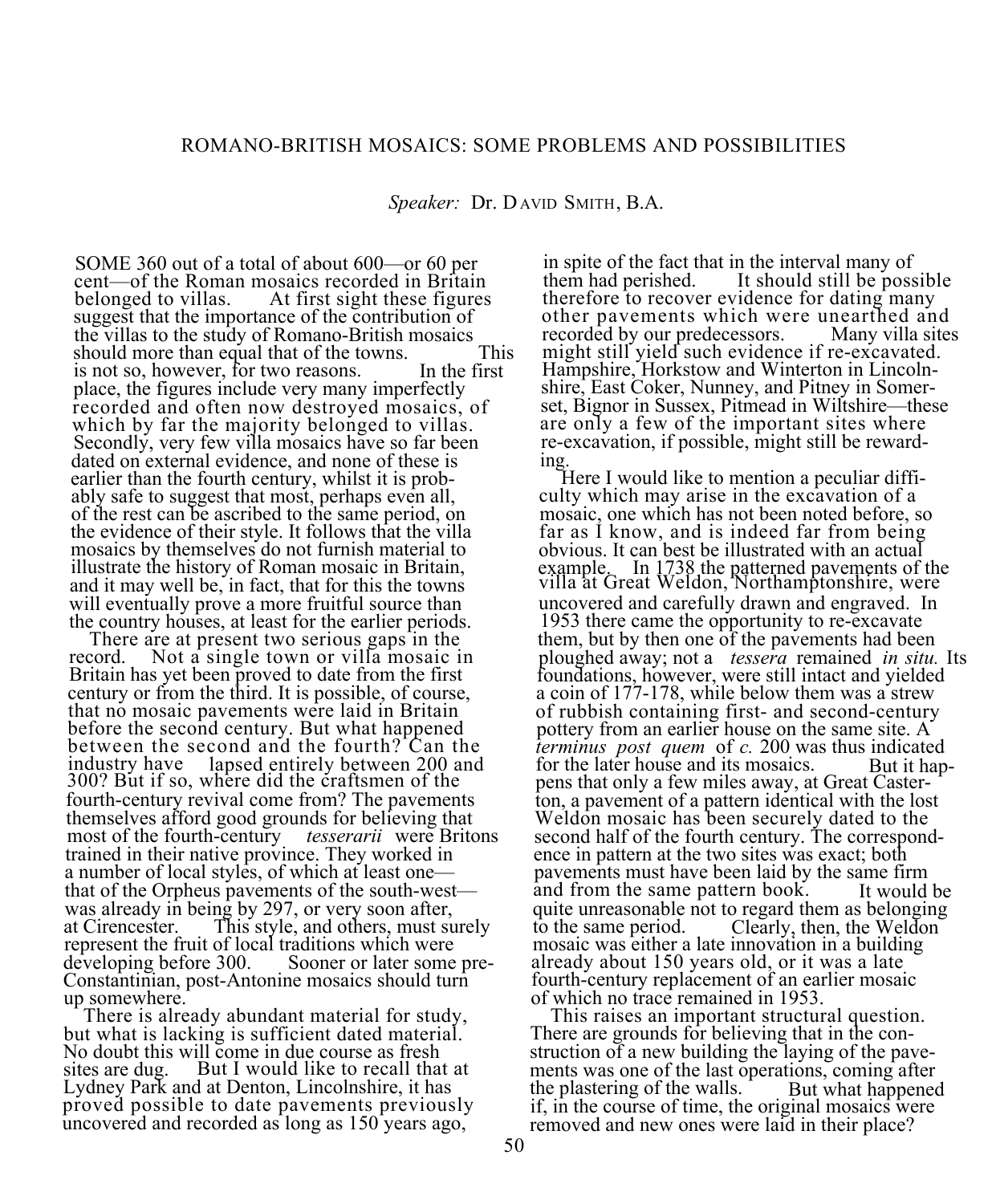It seems probable that the old foundations would usually have served quite well for the new mosaics. If so, any finds sealed in or below them might furnish a *terminus post quem* for the new mosaics, but it could be decades, or a century or more,<br>earlier than their true date. It is imperative, earlier than their true date. therefore, that the foundations of pavements be examined most closely for the slightest indication of re-use, such as an extra layer of mortar, apparently superfluous, but laid on the old foundations as a bedding for the new mosaic, or any old *tesserae* which escaped removal, even the impressions of removed *tesserae* in the concrete bed *tesserae* in the concrete bed below the mortar in which the existing mosaic is set, or, as at Lullingstone, in the border of the "Bellerophon" pavement, a fragment of an earlier mosaic re-used in the later.

Finally, one of the most interesting questions how did the ancient mosaicist set about laying a pavement? Did he scratch guide lines in the concrete foundation, or did he sketch out the design with paint, in the manner of the Byzantine wallmosaicists and of those who now restore their work? Or did he simply work by rule of thumb? This at least would account for the obvious miscalculations in some pavements. The same Lullingstone border again affords an example, and Such details are always suggestive and may throw much light on the methods of the ancient craftsmen. Ultimately we may even discern, from a close study of the mosaics, something of the size and organization of the firms which laid them.

#### SCIENTIFIC POTENTIAL

#### *Speaker:* L. BIEK, B.Sc., A.R.C.S., A.I.I.C.

AT last year's C.B.A. Conference on "Archaeology in the Laboratory" <sup>there</sup> was evidence of the lack of manpower and equipment; of the different languages used by scientists and archaeologists; and of scientists' desire to be kept in the picture.

If progress is to be made in harnessing the scientific potential, there will have to be a greater appreciation of the scientific attitude. Two of its main attributes were recently described as "a healthy scepticism and an instinctive impulse to put doubtful matters to the direct proof of prac-<br>tical experiment". It is rarely possible to follo It is rarely possible to follow such an impulse in the case of archaeological material, because of the time factor involved in the changes of which we can only study the end product. But more could be done in that way, especially where the time factor does not apply as, for example, it does not to the effects of fire which are rarely modified by subsequent burial.

Modern scientific development has now also<br>produced some circumstances which m circumstances which make the outlook more favourable. Scientifi c institutions using the same methods, for instance spectrographic analysis, are prepared to collaborate on a large project involving archaeological material in order to compare notes on method. Similarly, specialists interested in different aspects

of the same material (for example, tannin) are glad to meet an independent approach to their Only for those reasons has it been possible even to contemplate the organization of specialist work on such a scale as we have attempted with the material from the complex of sites in the Chew Valley  $\frac{1}{2}$  of which the centre was sites in the Chew Valley a Roman farmstead that may be regarded, for this purpose, as a villa.

If I were asked directly "how much should be done?" I should reply "everything!" unhesitatingly, In practice this is, of course, impossible and might in many cases turn out to be unneces-<br>sary. But it is the ideal:  $all$  the material show all the material should be seen by scientific specialists. We are as yet only groping towards an understanding of what may, and what is not likely to, be important. In the case of the tablet and the jug it was the need for preservation which started the remarkable chain of inter-connected discoveries. It was decided to try and utilize the maximum of the great scientific potential which was evidently contained in the wealth of material from Chew. The work is still in its infancy, but I should like to give a brief outline of how we set about it.

Having spent a day on the site, I tabulated finds and features *qualitatively*, by area and material.<sup>3</sup> Contact with the supervisors of the excavation and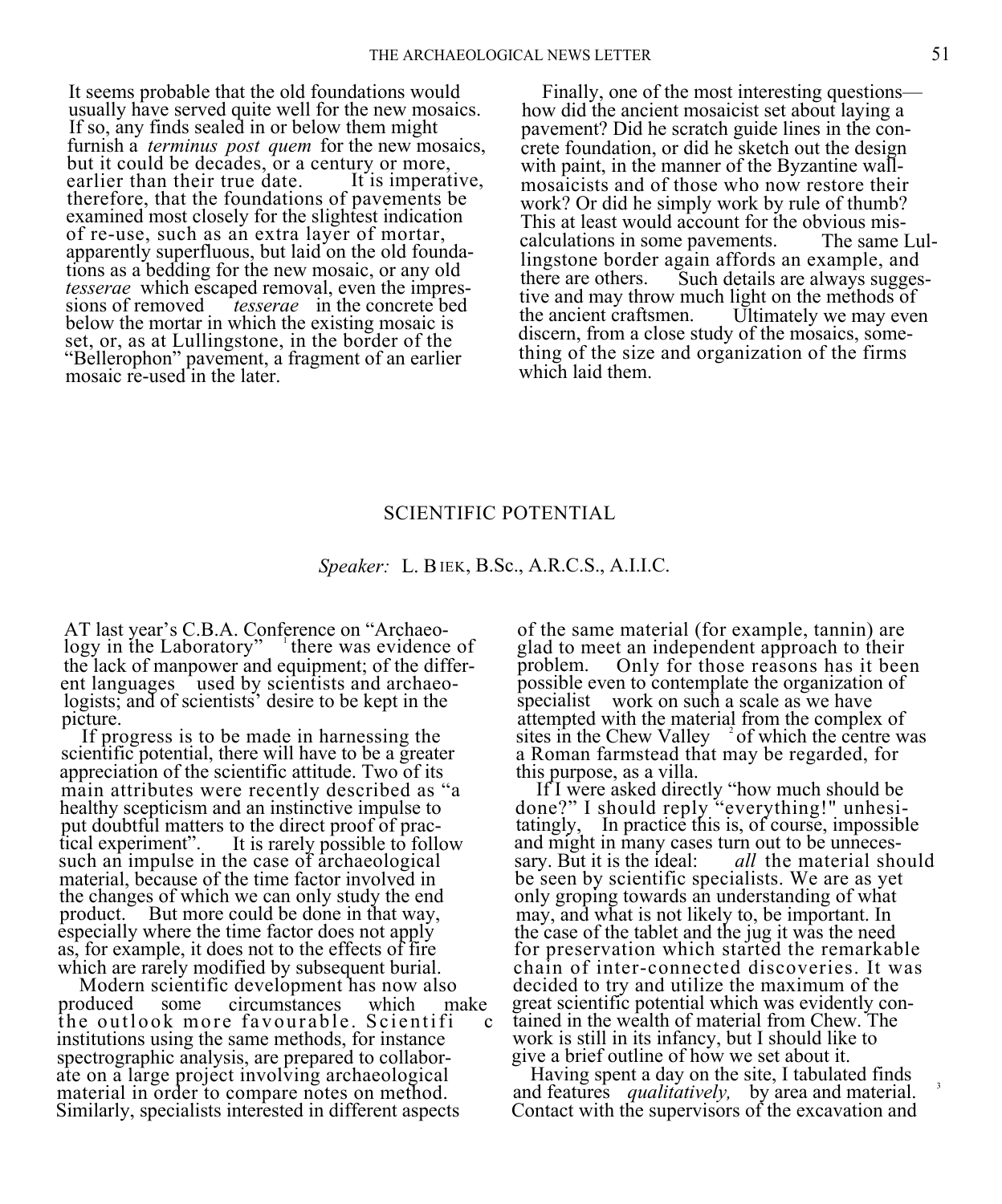further visits ensured that I had at all times an overall picture. I could thus make arrangements in advance for the examination of material by specialists, and I was able to discuss problems with them more competently.

In that way the excavators were relieved of this responsibility and were able to devote themselves to the rescue excavation. The material gradually reached the Laboratory for preliminary examination, division into groups and ultimate farming out; or under favorable conditions it<br>went direct to the specialist. Where necessary, went direct to the specialist. experts visited the site and took their own samples.

Presented in this way, the whole matter might seem cut and dried; but fascinating though it is,<br>it is also extremely difficult. First there is the it is also extremely difficult. great variety and amount of material: out of the well alone came over 1,000 bones (including, apparently, <sup>4</sup> the complete skeletons of nine cows), 2,000 pieces of wood and over 3,000 fragments of stone. Secondly, willing specialists have to be found.

But above all there is the explaining that has to be done with about half the material: such questions as the exact position of a series of soil samples and their relation to one another and to another similar group. The precise nature of the problem and its relative significance must be established. All this has to be compacted and All this has to be compacted and translated into specialist terms, discussed, and rechecked for detail until at last the problem<br>re-emerges in numerical terms. It is difficult to re-emerges in numerical terms. believe how simple words like "silt" or even "hard" and "fine" can impede progress. After

that, the actual analysis is often comparatively easy; but the results raise fresh problems, and more discussion is necessary before a tentative interpretation is put forward.

At nearly every step scientific examination can help—or will be able to, if it is encouraged to develop in this direction—if only by confirming or suggesting. The potential here is very consider-The potential here is very considerable and it has hardly been tapped. The reasons are various: among them lack of specialist labour and time and not, in my experience, interest; but mainly the absence of a fair appreciation of it either of what can be done by scientists, or of what is wanted by archaeologists.

Finally—does not scientific potential mean, in<br>most direct sense here, the possible value to its most direct sense here, the possible value to<br>pure science of archaeological evidence? This pure science of archaeological evidence? side of the potential has hardly been realized.

Of the newer aspects I would commend to your attention the palaeomagnetic measurement of structures fired in situ above  $500^{\circ}$  and the in situ above 500° and the examination of the sub-microscopic structure of wood. Both are, potentially, independent dating methods. I would also plead for a greater interest in the study of organic complexes such as are found in water-logged ditches, wells and rubbish pits.

These three lines of research are of tremendous terest to pure science. I suggest that if this interest to pure science. were borne in mind, the scientific potential could not only be more easily harnessed but also considerably increased. In that way we might get, to carry on Professor Richmond's metaphor, less of the shadow and (I mean this literally) more of the substance.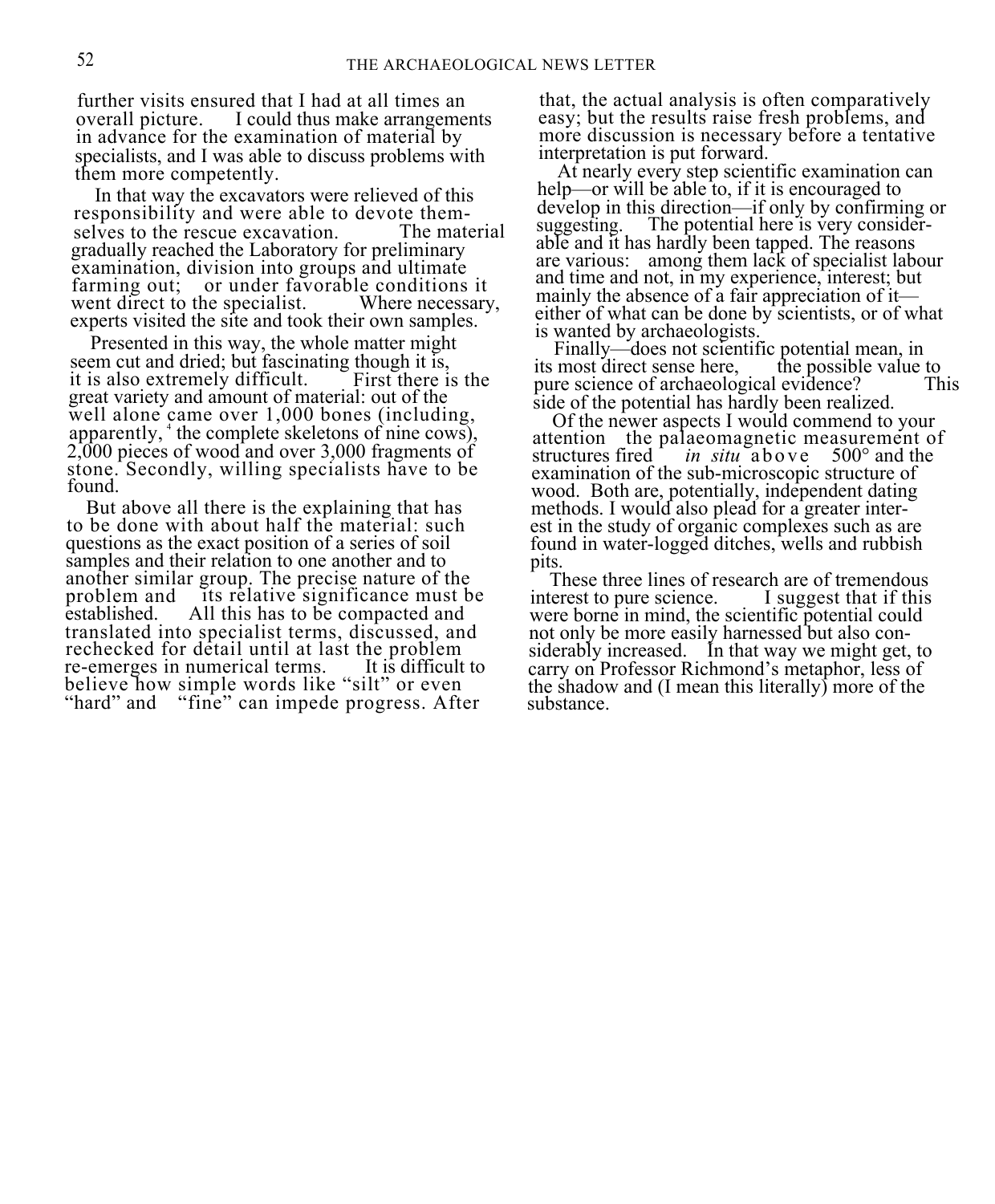#### SUMMING UP

#### *Speaker:* Dr. P HILIP CORDER

I NOTE the extraordinary number of people here today who are active in the field. That we should have been able to collect so many of them together to discuss the problem of Roman villas marks the importance of the subject. There exists no reliable vade-mecum for the villas of Britain: the literature is scattered over numerous and often obscure periodicals. Thus there is no guidance for the Thus there is no guidance for the field worker.

I have remembered today my first committee at the Antiquaries some 25 years ago—the First Research Committee of the Congress of Archaeo-<br>logical Societies. It produced a report which It produced a report which impressed me very much. Much of it is pertinent to our problems today:

"The villa is the real centre of gravity of Romano-British civilization, and we cannot be said even to have begun the scientific study of that civilization until we begin the scientific study of villas, concentrating on their functions as documents for social and economic history."

I wonder if we really have advanced so much<br>ince that was written in 1931. We can perhaps since that was written in  $1931$ . say that we are able to correct certain ideas current 25 years ago. Professor Richmond has made it Professor Richmond has made it clear that we must abandon once for all the word "evolution" from our vocabulary in describing Roman villa house types, for there is no evidence of evolutionary development, the growth of one type from another in time or structure in Collingwood's valuable series of plans; aisled "barns". corridor and courtyard houses are now known to be contemporary and to have been used for different purposes. Mr. Bowen has told us that we Mr. Bowen has told us that we can no longer equate one particular plough type with one particular type of field. We must give up the idea that one particular field system goes with the Roman farm and another with the pre-Roman isolated farm or family settlement. Indeed since Little Woodbury we have dropped the old facile distinction between villa and village, since we can now recognize these also as farms.

As it becomes less easy to generalize in the old way, so our problems are becoming more acute. What can we set against this? We now have certain 'tools' that hardly existed 25 years ago.

The development of air photography is a notable example. Anyone studying field systems and Mr. Bowen's remarkable work in Dorset, will realize this. But air photography is no substitute for ground survey, as we shall see when we can compare his ground survey of Hod Hill with the old air photographs.

We owe a special debt to the Ordnance Survey for its maps of Roman Britain, past and future. The enormous amount of careful research which has been given to the new map will lead to the emergence of new patterns and new classifications.

There is no need for me to dwell on scientific techniques, for they were fully discussed at a<br>recent Conference. I would like, however I would like, however, to deprecate the fashion of the incompetent excavator of sending everything in test-tubes to someone<br>else. Proper scientific examination of crucial Proper scientific examination of crucial material is, of course, invaluable, but no competent archaeologist will lightly send anything away for analysis without knowing its exact context and precisely what he wishes to gain from its examination.

It would be possible to make a short list of four or five villa excavations in the last 25 years that have really added substantially to our knowledge, and answered some of the questions asked so pertinently (by Collingwood)<sup>25</sup> years ago. Most, however, have been so partial that they have resulted in nothing more than another dot<br>on the O.S. map: although that is valuable in although that is valuable in itself the process has gone far enough.

Another advance in knowledge is evident from the paper read by Dr. David Smith on the dating<br>of mosaic pavements. It is clear that much re-It is clear that much reexcavation of old sites and of museum collections remains to be done.

In the difficult period about which Dr. Myres spoke, we tend to rely on the numismatists and they on us. As the problems of the late fourthcentury coinage are studied alongside excavation we are getting a little more light on the dating of barbarous copies and minims.

Mr. Rivet has stressed the importance of pottery. It is certain that, although we are only now beginning to lay the foundations of the scientific study of Romano-British coarse pottery, it is a vast field certain to remain the main source for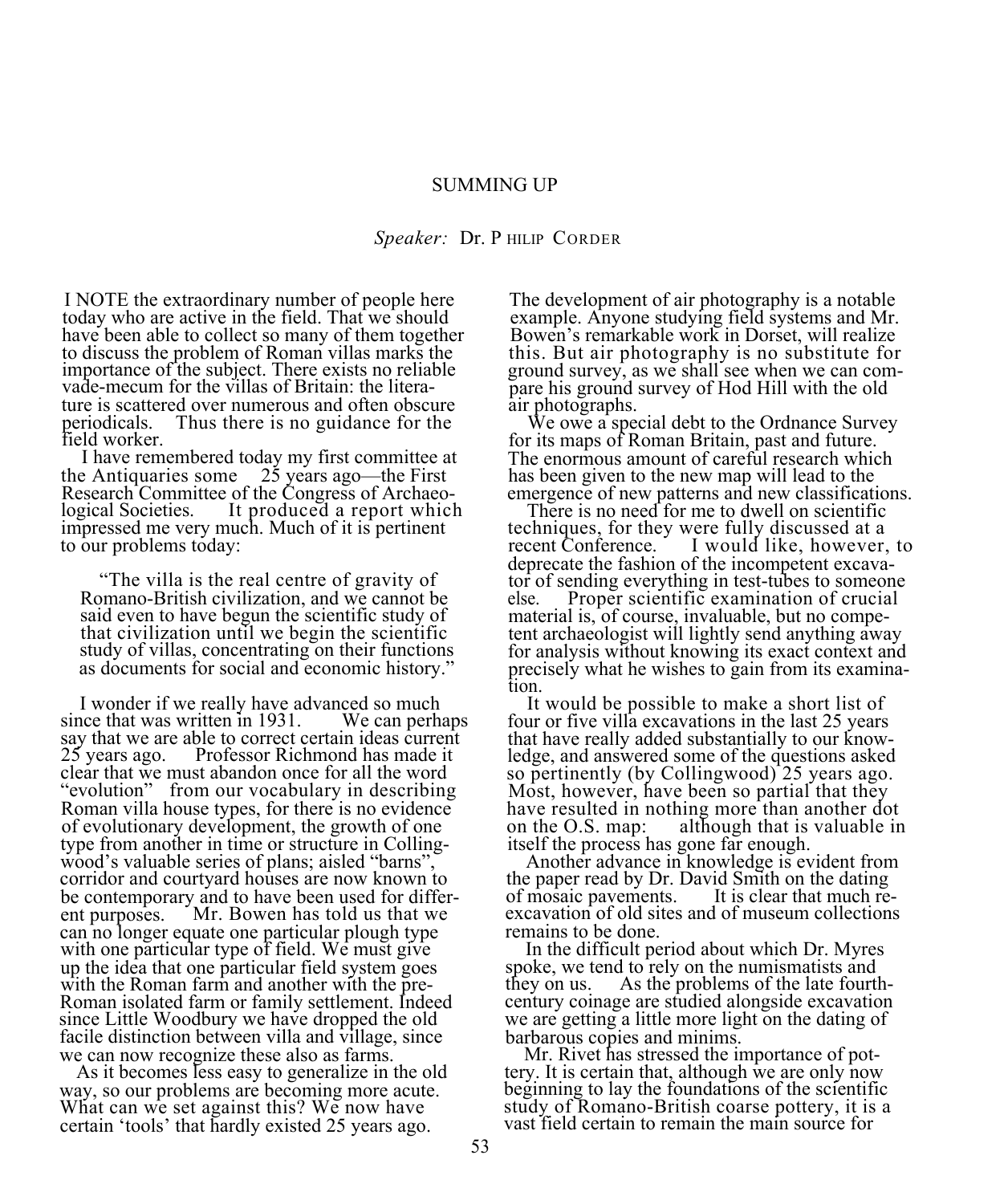dating humbler houses. A good deal has been done in regional studies of pottery to make the job of the future excavator a deal easier than it was 25 years ago.

There has been in the papers read to us a note of urgency, and this needs stressing again. Deep ploughing is obliterating evidence for ever. The study of field systems in connection with Roman buildings, for example, must be done soon if it is to be done at all.

Speakers have again and again pointed out to us regional studies that can profitably be undertaken in these days when excavation is so expensive as to be out of reach of individuals or local societies. Many of these studies, such as t Many of these studies, such as the relationship of villas to towns and other like suggestions made by Mr. Rivet, are suitable to<br>local research groups. The listing of field typ The listing of field types, suggested by Mr. Bowen, and the survival of earlier forms of agriculture could possibly be done by schoolchildren. There is a great deal of work in the field for those who are keen and can acquire suitable technique.

Excavation of a different kind is necessary—in museums and libraries, and the re-examination of old excavation reports and material, sometimes undocketed, which has silted up in museums. This needs reassessment in the light of present knowledge. Work such as that so triumphantly done by Professor Hawkes and Professor Piggott on Pitt-Rivers' material is an illustration of what can be done.

What of excavation? We can go on digging up a couple of rooms of a villa, and adding another dot or triangle (usually an open one) to the O.S. map, but it is of little value—at least in the Lowland Zone. What is really needed is the careful selection of certain type sites and their complete excavation, not dwelling-houses only, but all outbuildings, for cow-sheds are more important than corridors and bath-houses, and pigsties than pavements, unless these are to be dated.

Thus in future we have several clear objectives. Mapping of field systems, the topography of villas, research in museums—and a nationally-organized excavation of a few type sites.

#### **NOTES AND REFERENCES**

THE DISTRIBUTION OF ROMAN VILLAS IN BRITAIN

- 1 The Ordnance Survey Map of Roman Britain, 3rd edn.
- P.P.S., n.s. 6 (1940), 30 ff., *Arch. Journ.,* 104 (1947), 27 ff.
- 3 Soc. *of Ants. Res. Comm. Rep.* 9 (1932): the slide was taken from Richmond: *Roman Britain* (Pelican,
- 1955). p. 140. Arch., 35 (1853), 383 ff. 4
- 5 Oxoniensia 4 (1939), 1 ff.
- 6 Tr. *Bristol & Glos. Arch. Soc.,* 47 (1925), 350 & 67 (1948), 415. It was called a "farm" by the first excavator and peculiarities of the masonry were noted in J. R. S., 12, 261. Mr. Moray-Williams has now located
- a Roman building nearby. At Wiston, *V.C.H. Sussex,* 3 (1935), 67: the plan in 7 the excavation report *(Sussex Arch. Colls.,* 2 (1849), 313) is of a normal tile-kiln.
- 8 In a note written in 1914 attached to Heywood Sumner's *Excavations at East Grimstead* (1924)—"We must wait for some piece of lucky or careful excavation which will provide decisive evidence.
- 9 For example in Kent, Boughton Monchelsea and Little Chart; in Surrey, Beddington, Pendell and Chatley Farm; in Sussex, Duncton, Clayton and High-
- <sup>1</sup> 0 down.<br>Sussex *Arch. Colls.*, 80 (1939), 63 ff.; infm. from Dr. A. E. Wilson.
- 1 1 P. *Somerset Arch. & Nat. H. Soc.,* 96 (1952), 41 ff. 1 2
- Arch. *Journ.*, 104, 50 ff.<br>Unpublished. Brief
- 1 3 Brief account in *Cambridge City* forthcoming).
- (R.C.H.M., forthcoming). Arch. *Journ.,* 104, 36 ff. 1 4
- 1 5 Mainly in the highland zone, including Cornwall. 1 6 The groups were produced by drawing circles round the main centres and chords where they intersected; they are therefore arbitrary and several alternative arrangements are possible. This does not affect the

validity of the limited deductions made here, but there is a certain amount of forcing in places and each case must be considered on its merits. In addition to the easily recognizable centres, the following<br>"assumed centres" have been used: Moridus have been used: *Moridunum* (near Honiton), *Vindomis* (near Andover), Maiden-head (where the Silchester-St. Albans road may have crossed the Thames), Farnham (a pottery centre) and Hassocks (where the size of the cemetery suggests a considerable settlement). (The second diagram is considerable settlement). *(The second diagram is not*

- reproduced in this report.)<br>
<sup>1</sup> P. Somerset Arch. & Nat. H. Soc., 96 (1952), 188 ff.<br>
<sup>1</sup> s Tyrley and Engleton, Staffs., Cruckton, Lea, Acton Scott, Yarchester, Rushbury and Stanton Lacy, Salop, Linley (Salop) might make a ninth, but seems to be a communical settlement rather than a villa.
- 
- <sup>1</sup>, Ant. *Journ.*, 18 (1938), 339 ff.<br>Arch. *Journ.*, 102 (1945), 21 ff.
- 2 1
- 2 2
- <sup>2</sup> Recs. *of Bucks.*, 31 (1934-40), 398 ff.<br><sup>2 2</sup> J.R.S., 28 (1948), 183.<br>Trans. *Birmingham Arch. Soc.*, 63 (1944). 1 ff.
- 2 4 Trans. *Leics. Arch. Soc.,* 18 (1935), 163 ff.
- 2 5 Ant. *Journ.,* 17 (1937), 138 ff.
- 2 6 C.I.L., 7, 62.
- 2 7 Maps of Great Britain (1/625,000, South Sheet) (a) Types of Farming. (b) Land Utilisation (both 1944). 2 8
- 
- Richmond, *op. cit.,* 163. Pliny: *Nat. H.,* 15, 30. West: Roman Britain—the 2 9 Objects of Trade (1931), 17 (with refs. for other fruits).
- <sup>3</sup> Esperandieu v, 4044. For this series see also Mariën: Les Monuments Funéraires de l'Arlon Romain *(Anns. de l'Institut Arch. du Luxembourg.,* 76, 1945), p. 75 and (poor) fig. 27. The slide was taken fróm Cumont<sup>3</sup>: *Comment la Belgique fut*<br>*Romanisée* (1914), fig. 37.<br>Ashtead, *Surrey Arch. Colls.,* 37 (1927), 144 ff.; 38.
- 3 1 (1929), 1 ff. and 132 ff.; Farnham *J.R.S.,* 37 (1947), 175; 38 (1948), 94 ff.